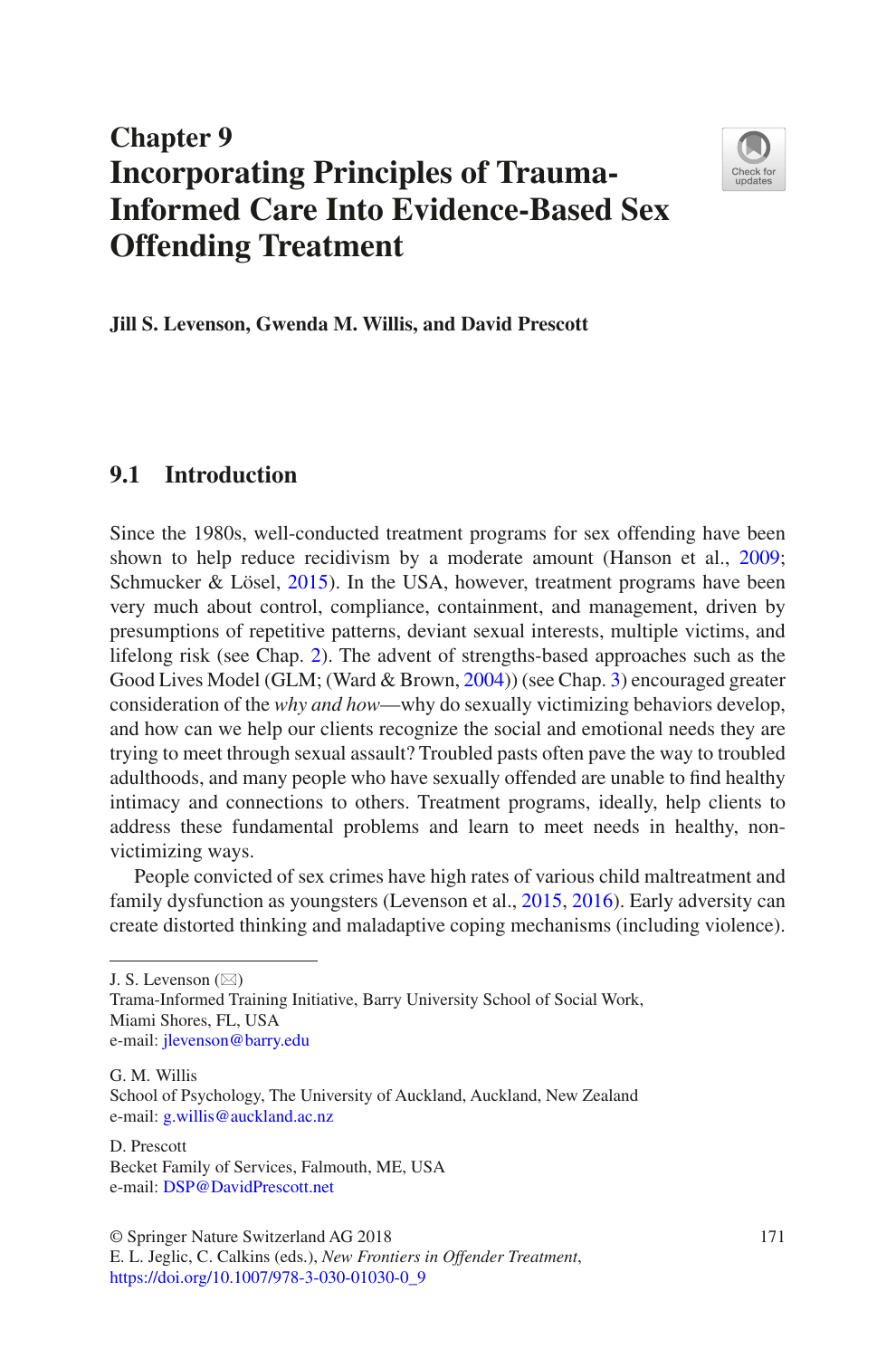It can interfere with attachment and bonding, especially for children who see little modeling of healthy relationship skills (including empathy) in their families or communities. Criminal offenders have much higher rates of adverse childhood experiences (ACEs) than the general population, and such events change the neurochemistry of the brain, leading to poorer functioning in adulthood.

Knowledge about trauma and about sexual offending have grown, enhancing our understanding of these behaviors. Against a societal backdrop of sexual violence prevention emphasizing offense culpability and punishment, however, it is not surprising that professionals in the field have cautioned that people in treatment might embellish or fabricate stories of childhood abuse to deflect personal responsibility or to generate sympathy. On the other hand, several studies have confirmed that sexual offending treatment (SOTX) samples have higher rates of childhood sexual abuse (CSA) and other early adversities than the general male population (Hanson & Slater, [1988](#page-15-2); Jespersen et al., [2009;](#page-15-3) Levenson et al., [2016](#page-15-1); Reavis et al., [2013\)](#page-16-0). With concerns about "abuse excuse," approaches to treatment have been highly riskfocused and confrontational and often neglected the principles of effective correctional rehabilitation and trauma-informed practices.

#### **9.2 What Exactly Is TIC?**

It is important to understand that trauma-informed care (TIC) is not the same as trauma resolution therapy, nor is it a specific treatment model or a structured program that is delivered in a standardized way. Likewise, it is not a reframing of clients' lives as victims with no internal locus of control, nor is it an excuse for offending. According to the US Substance Abuse and Mental Health Services Administration (SAMHSA), TIC is an overarching framework that takes a "universal precautions" approach to behavioral health services (SAMHSA, [2014\)](#page-17-2). Traumainformed practitioners understand that past trauma often manifests as presenting problems, and therefore they must integrate knowledge about the neurobiological, psychological, and social consequences of trauma into policies, procedures, and practices that guide a safe, compassionate, respectful therapy environment (Bloom, [2013;](#page-14-1) Giller et al., [2006](#page-14-2); Miller & Najavits, [2012\)](#page-16-1).

TIC is a way of conceptualizing and responding to problematic behavior and its sequelae through the lens of trauma. By conceptualizing cases through a perspective informed by trauma research, we can understand how past experiences may have contributed to sexually abusive behaviors. Trauma-informed practices guide the therapist to avoid repeating disempowering dynamics in the helping relationship. SOTX programs can use TIC to transform their interventions from primarily content-driven psycho-education to a more collaborative and dynamic, processoriented approach that utilizes the therapeutic encounter as a corrective emotional experience and helps clients build healthy skills.

TIC is not intended to coddle clients, excuse criminal behavior, or condone victimization. Rarely have we seen clients exploit their "victimhood" to deny accountability or gain sympathy. More likely is that clients do not recognize their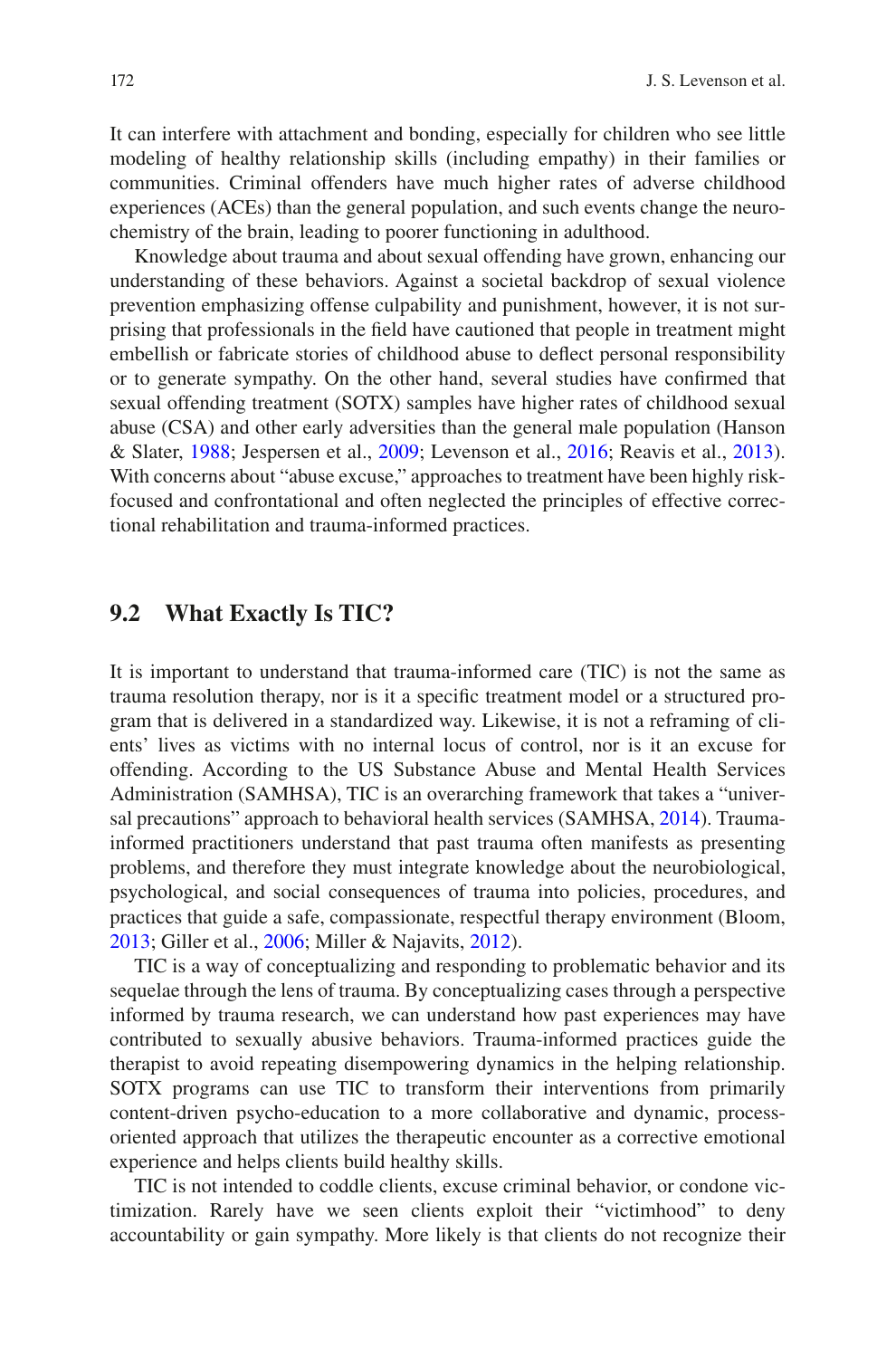own traumatic experiences or think about how those events might have shaped their perceptions and behaviors. The research suggests that men tend to underreport early adversity rather than exaggerate it (Dube et al., [2004;](#page-14-3) Hardt & Rutter, [2004;](#page-15-4) Najavits et al., [2009](#page-16-2))—because they don't recognize it ("my dad was a raging alcoholic, but that was just normal in our family") and have distorted perceptions about it ("I deserved those beatings") or due to cognitive dissonance ("my mom did the best she could and I love her").

TIC is a strengths-based and empowering framework that can be used within any treatment model or rehabilitation framework such as relapse prevention, risk-needsresponsivity, or Good Lives Model (RP, RNR, GLM) to focus on resilience and personal choice. It requires a professional who can build healing relationships with clients that are safe, respectful, non-shaming, and collaborative—these are the therapeutic alliance qualities that foster human connections, post-traumatic growth, and hope for future possibilities (Bloom, [2013\)](#page-14-1). The key, in trauma-informed care, is to listen to the story from the client's perspective and not to project assumptions onto their narrative; rather, we can provide a safe space for the client to explore the meaning that has become attached to their experiences. TIC helps clients make sense of their lives, acknowledge the circumstances they have lived through, understand their choices and patterns of behavior over time, and identify areas for desired change.

TIC has many Rogerian themes, such as client-centered therapeutic encounters that offer warmth, non-threatening authenticity, and positive regard (Rogers, [1961\)](#page-17-3). In practice it focuses largely on creating an empowering, collaborative, safe milieu in the treatment setting, with an aim to avoid re-creating dynamics that are similar to those in abusive and dysfunctional families. This is something that is often quite challenging for practitioners to do effectively in any nonvoluntary, forensic, correctional, or mandated treatment program. Indeed, treatment approaches that emphasize confrontation, control, and compliance are inconsistent with principles of TIC.

# **9.3 Why Are Trauma-Informed Practices Important in Treatment for Sexual Offending?**

TIC recognizes the prevalence of trauma in contemporary society and especially how impactful a certain set of childhood maltreatments and family dysfunctions called ACEs—adverse childhood experience—can be (Anda et al., [2006;](#page-13-0) Felitti et al., [1998\)](#page-14-4). There is little doubt scientifically about the neurobiological alterations to the brain that result from chronic toxic stress in childhood and that growing up in an adverse environment can affect behavioral and emotional self-regulation, social interaction, cognitive schemas, and self-efficacy. Early experiences shape expectations and interpretations of self, others, and the world (Creeden, [2009](#page-14-5); Grady et al., [2016;](#page-14-6) Herman, [1992;](#page-15-5) Marshall, [2010](#page-16-3)). Not everyone who experiences traumatic events develops post-traumatic stress disorder, and many people flourish with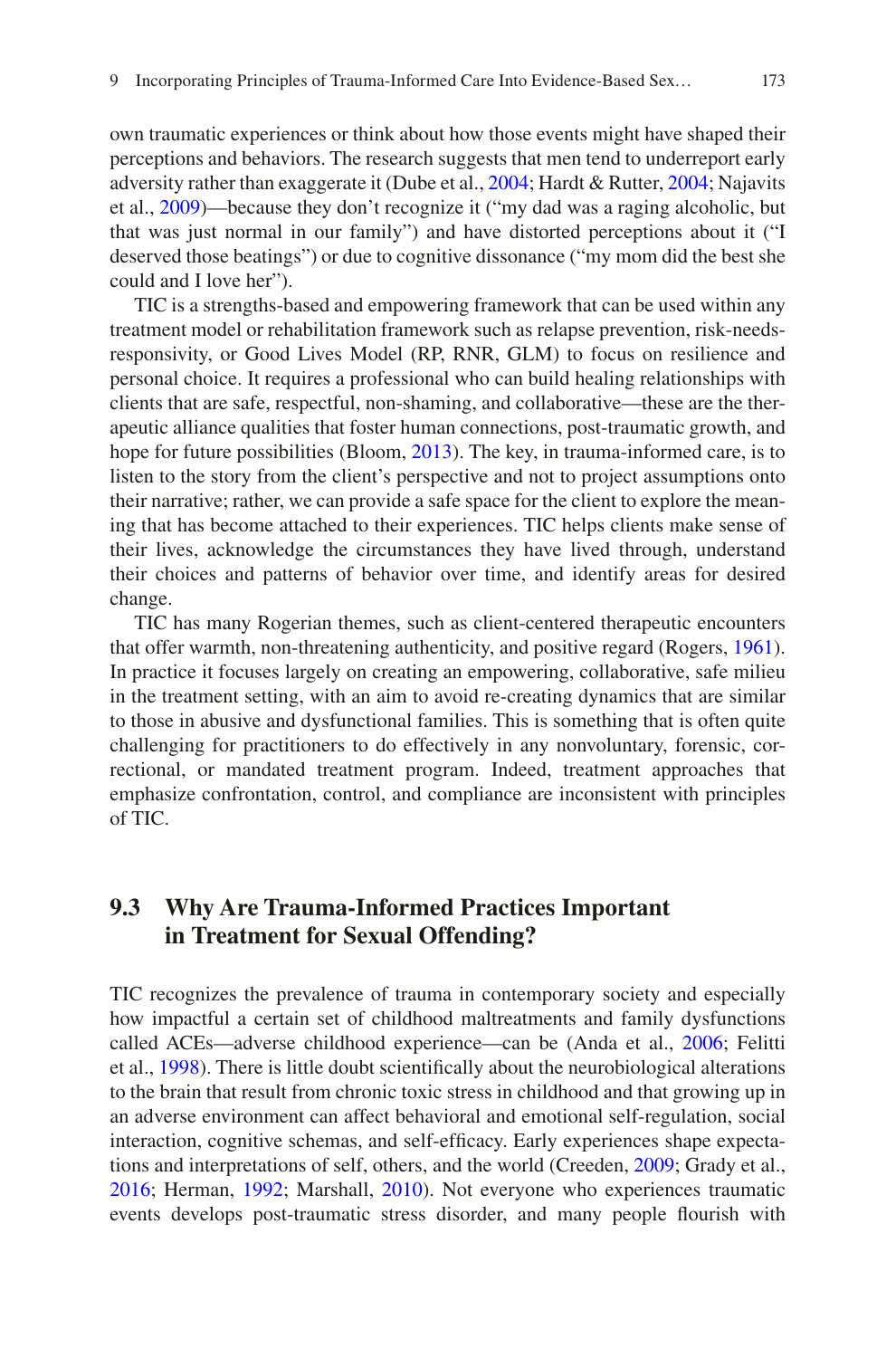resilience even after dealing with adversity. However, ACEs can contribute to relational and psychosocial problems later in life.

A history of early trauma can set the stage for poorly executed interpersonal skills, which interfere with the capacity to build relationships with others. Sexual scripts resulting from early trauma can further limit opportunities for emotionally intimate relationships. Intimacy deficits have been correlated with sexual offense recidivism (Hanson & Harris, [2001](#page-14-7); Hanson & Morton-Bourgon, [2005](#page-14-8)), but a trauma-informed therapy setting can mitigate the loneliness and alienation often felt by our clients. For some clients, the therapeutic relationship and the treatment group is the most emotionally intimate relationship they have ever had (Marshall  $\&$ Burton, [2010](#page-16-4); Marshall et al., [2013](#page-16-5); Sawyer & Jennings, [2016](#page-17-4)). When SOTX clients engage in human connections with others who validate their experience, opportunities exist for building relational skills relevant to reducing recidivism risk (Levenson et al., [2017a\)](#page-16-6).

The problems of people who have sexually abused manifest in different ways. For some, emotional identification with children protects them against perceived rejection from adults, while for others, hostility toward women is revealed through sexual violence. For some, sex becomes a coping mechanism like self-medication. Sexual abuse can be used as a maladaptive attempt to fulfill a need for attention, affection, or interpersonal connection. Conversely, some use it to avoid the risk and vulnerability of true emotional intimacy. Abusive behavior may not be antisocial per se, but may be learned in a hostile or deprivational environment and adapted as a survival or self-protection strategy. Treatment, then, should facilitate the development of new skills for clients to meet their psychological and social needs in ways that are neither victimizing nor self-destructive (Levenson et al., [2017a](#page-16-6)).

Dozens of studies document the linear and robust relationship between ACEs and problematic adult outcomes—including medical diseases, mental and behavioral health disorders, substance misuse, school dropout, and interpersonal violence (victimization and perpetration) (Anda et al., [2006](#page-13-0)). Notably, higher ACE scores are also associated with risky sexual behavior, such as early onset of sexual activity, higher rates of sexually transmitted diseases, unwanted pregnancies, higher numbers of sexual partners, being raped as an adult, and being a victim of sex trafficking (Dietz et al., [1999](#page-14-9); Hillis et al., [2000](#page-15-6); Levenson et al., [2017b;](#page-15-7) Naramore et al., [2015\)](#page-16-7). Thus, maltreated children are vulnerable to revictimization, but they may also be at increased risk for engaging in behaviors that violate the sexual boundaries of others.

The goal of TIC is not to excuse abusive behavior or to minimize client resilience. The goal is simply for treatment providers to think about maladaptive behaviors in the context of past trauma and help clients understand how their collective experiences shaped them and contributed to their relationship patterns and coping strategies. TIC encourages an understanding of how maladaptive behavior develops as a survival tool in response to fight-or-flight activation and is maintained over time through triggers and reinforcement. Trauma-informed practitioners respond to clients in non-threatening ways that aim to build adaptive behavior, an internal locus of control, and resilience.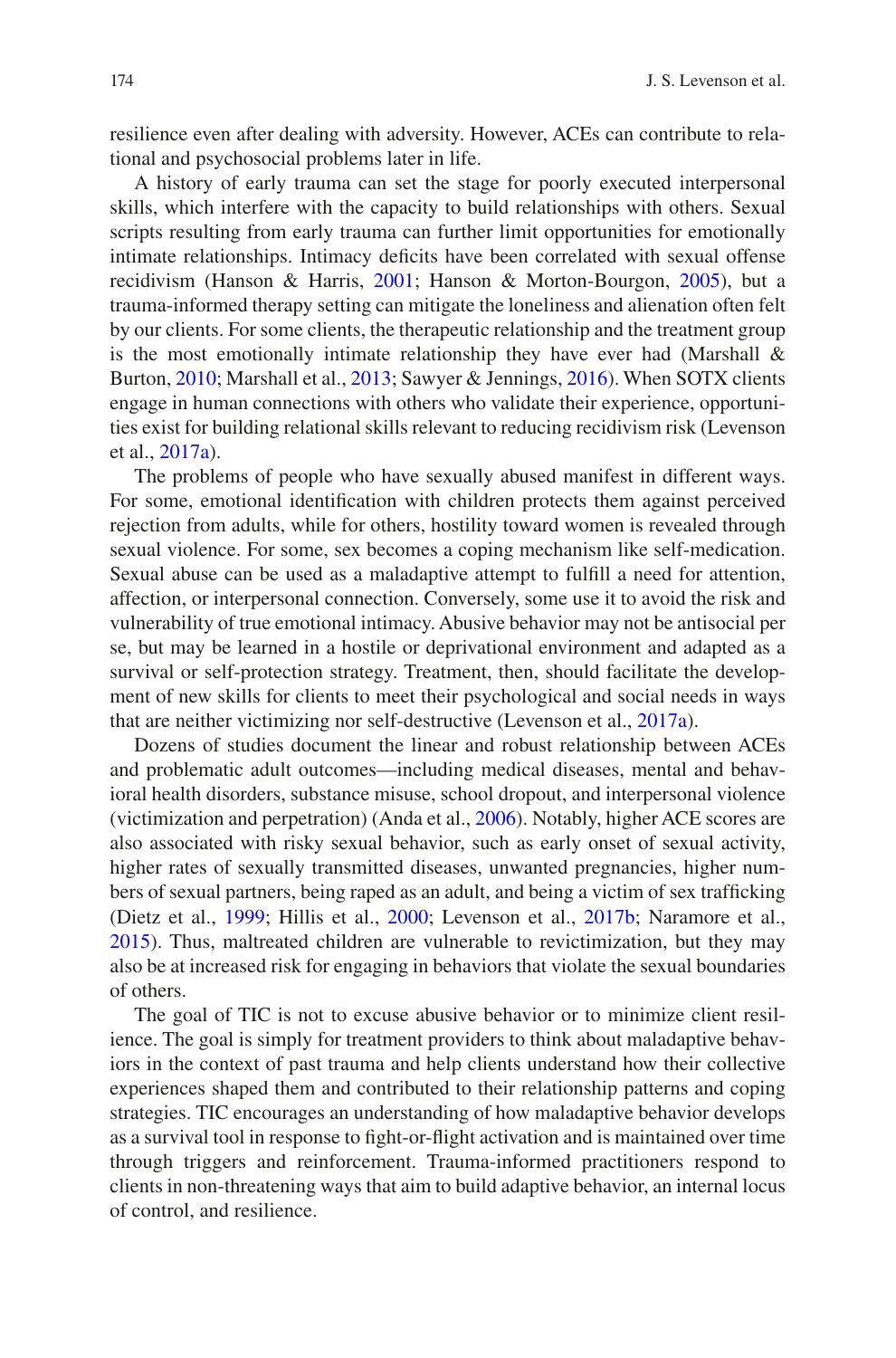Treatment aimed simply at stopping sexually abusive behavior without considering the past experiences and future well-being of the client may be insufficient. Trauma-informed care can help us in our challenge to develop the most relevant and successful programs and the best methods for delivering them. The principles of effective correctional rehabilitation include individualized assessment and case planning based on risk-needs-responsivity (RNR) (Andrews & Bonta, [2010](#page-13-1); Hanson et al., [2009\)](#page-14-0). Not all clients pose the same level of risk for re-offense, and not all possess the same risk factors. As a responsivity factor, trauma requires practitioners to understand how its legacy impacts the client's response to treatment (Giller et al., [2006;](#page-14-2) Miller & Najavits, [2012\)](#page-16-1). Each client has strengths that can be harnessed in unique ways to build resilience, and these are best cultivated by attending to relational elements in the professional encounter (Giller et al., [2006;](#page-14-2) Knight, [2015;](#page-15-8) Levenson, [2017](#page-15-9); Miller & Najavits, [2012\)](#page-16-1). Trauma-informed care is a framework and a set of skills that transcends specific models of intervention and can be infused in any type of programming across agency settings and diverse populations. The goal is to create therapeutic spaces that are safe, empowering, collaborative, and corrective.

#### **9.4 Is TIC Evidence-Based?**

The role that research plays in designing empirically-informed treatment protocols goes beyond experimental testing in outcome or effectiveness studies (Levenson & Prescott, [2014](#page-15-10)). It also requires the merger of interdisciplinary and theoretical knowledge as a foundation for understanding client behavior, assessment of client needs, and development of appropriate case plans. It is challenging to "test" TIC in an experimental design, because its application requires an individualized and flexible approach that does not lend itself to the rigid implementation conditions that are required for research replicability. However, TIC rests on an extensive empirical foundation of research about the prevalence and impact of childhood adversity, along with decades of literature about therapeutic alliance, the common factors of psychotherapy, cognitive schemas, self-regulation, and client-centered principles. These areas of knowledge form the evidence base to shape our conceptualization of the importance of trauma-informed care and its application. Evidence-based practices require critical thinking plus an incorporation of research knowledge and best practices designed to address to the unique needs, risks, and strengths of each individual client (Grady et al., [2017](#page-14-10)).

Advancement in the efficacy of SOTX programs requires an acknowledgment of the role that early adversity plays in the development of sexually abusive behavior. Early trauma lays the groundwork for a range of interpersonal problems, maladaptive coping, relational deficits, and distorted cognitive schema about oneself and others (Adams, [2003;](#page-13-2) Bloom & Farragher, [2013](#page-14-11)). Intimacy deficits, which are often related to early adversity and attachment disruptions, have been correlated with sex offense recidivism and are therefore important treatment targets (Hanson & Harris,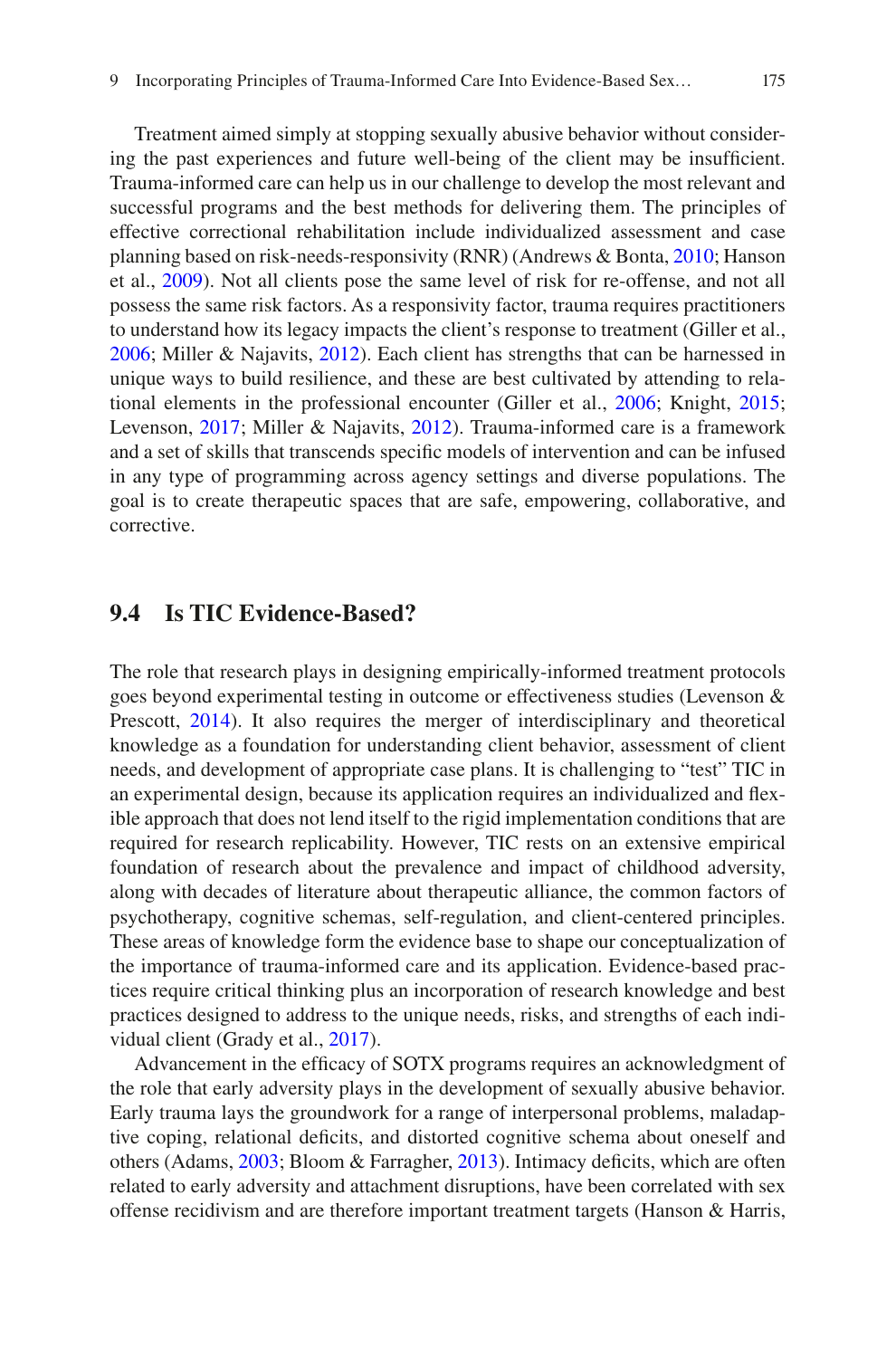[2001;](#page-14-7) Hanson & Morton-Bourgon, [2005\)](#page-14-8). By responding to aggressive and sexualized behavior problems in a more compassionate manner, the trauma-informed therapist creates a corrective emotional experience, fostering resilience and posttraumatic growth. By helping SOTX clients to recognize and change harmful interpersonal patterns, we create opportunities for them to learn new skills, enhance their relationships, and improve their general well-being. This type of personal growth can mitigate future potential to re-offend as the client builds healthy strategies for relating to others and meeting emotional needs in non-victimizing ways (Levenson et al., [2017a\)](#page-16-6).

Our treatment outcome research has produced mixed evidence about the ability of our interventions to reduce recidivism (Hanson et al., [2002](#page-14-12); Långström et al., [2013;](#page-15-11) Marques et al., [2005;](#page-16-8) Schmucker & Lösel, [2015](#page-17-0)). We argue that trauma is an important responsivity factor (Bloom, [2013](#page-14-1); Miller, [2011;](#page-16-9) Miller & Najavits, [2012](#page-16-1)) that SOTX providers should consider when delivering services. It is time to put the therapy back into treatment for sex offending. Though workbooks and treatment manuals can be helpful, any overemphasis on rigidly standardized programming can undermine the principles of psychotherapy, which require flexibility to respond to unique client needs as they present themselves in the therapeutic encounter (see Chap. [5](https://doi.org/10.1007/978-3-030-01030-0_5)). In this way, approaches that integrate interventions with empirically and theoretically supported principles of change may be most useful for promoting meaningful and successful SOTX practice—ultimately enhancing community safety (Levenson et al., [2017a](#page-16-6)).

# **9.5 CARES Model of Trauma-Informed SOTX**

Using the acronym CARES (collaboration, autonomy, respect, empathy, safety) will help keep a clinician on track when translating trauma-informed concepts into SOTX practice (Levenson et al., [2017a\)](#page-16-6). TIC moves away from the belief that we must actively restrict and manage client's behavior in order to prevent relapse of sexual assault. Our traditional treatment approaches have moved the locus of control away from the client and undermined the client's investment in change. Instead, TIC shifts from control to collaboration, and does not replace the evidence-based cognitive-behavioral interventions we are familiar with, but provides a framework for delivering those interventions in a way that potentially maximizes client responsivity.

*Collaborative* approaches allow clients to define their problems and goals and participate in devising strategies through which, together with a caring treatment professional, they can develop internal controls to make the self-improvements they desire.

*Autonomy* and empowerment honor a client's right to self-determination and allow a client to choose and prioritize his life goals and his pace in treatment in a way that is most meaningful to him.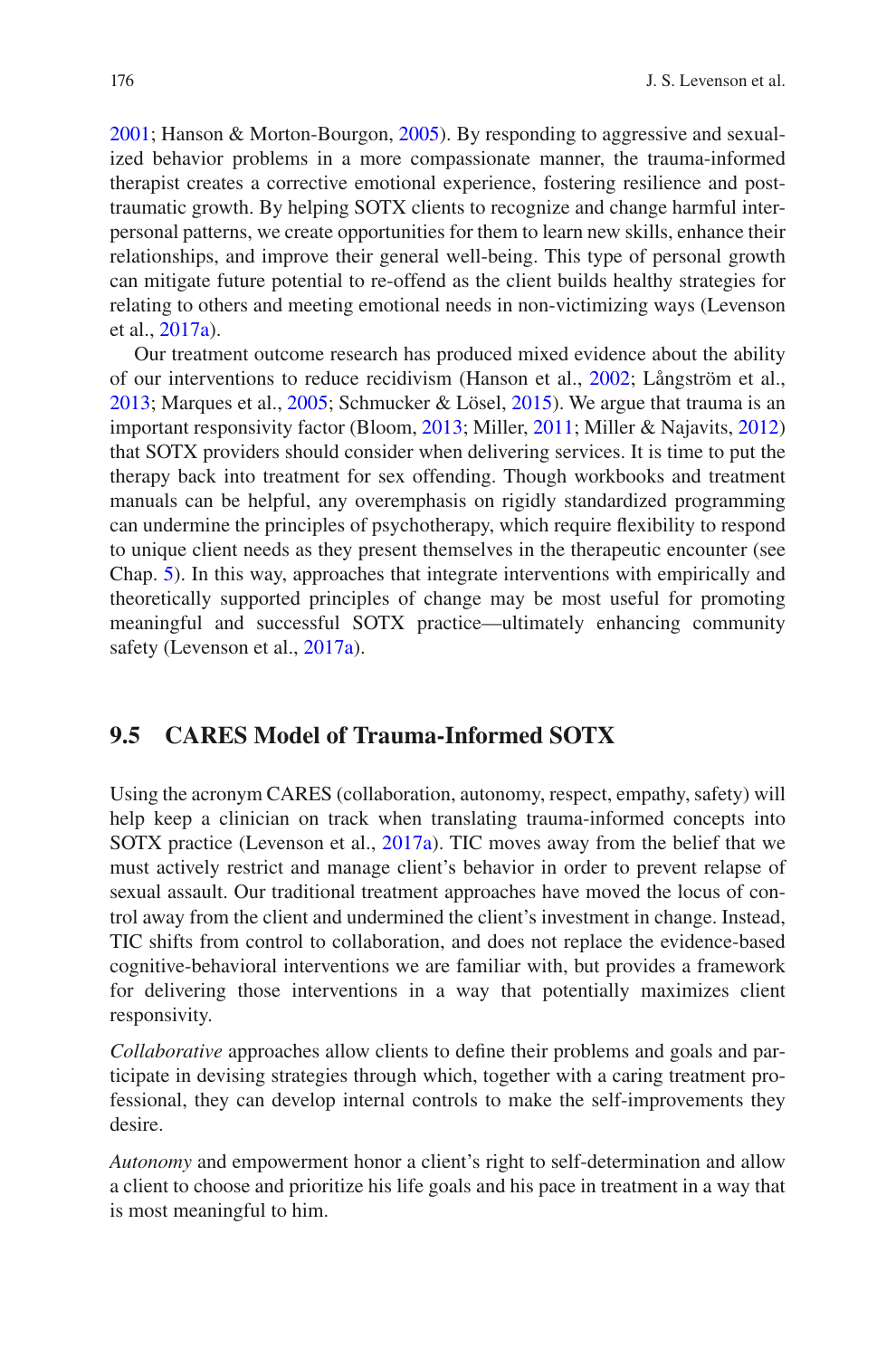*Respect* is crucial; by treating clients in ways that honor their humanity and dignity, we can help restore a sense of value and worth. By treating clients the way we all want to be treated, we reinforce and model the kinds of interactions we want our clients to imitate.

*Empathy* plays a role in helping clients to appreciate the perspectives of others. When we listen with curiosity and compassion, we model empathy and help our clients to feel connected with others.

Finally, treatment should feel *safe*. Many clients enter treatment with trepidation, shame, defensive denial, fears of judgment, and expectations of rigid authoritarianism. The burden is on treatment providers to create safe spaces for sharing openly and honestly about the sexual behavior problems (Really, safety comes first, but that acronym would be SCARE, which doesn't sound as therapeutic). Safe relationships are consistent, predictable, and non-shaming.

### **9.6 Translating TIC into SOTX Goals**

TIC fits well within RNR, self-regulation, GLM, and RP models of SOTX (ideally, a combination of all). When applied to the common components of sex offending treatment, what becomes important is to utilize the treatment experience to reinforce new skills. In other words, what makes therapy different from a class is that in addition to psychoeducational information, clients have a chance to understand and alter their relational patterns with others in their lives, including group members and therapists. In this section, trauma-informed applications of traditional SOTX goals will be discussed (Levenson et al., [2017a\)](#page-16-6).

#### *9.6.1 Accountability*

In our field, we have emphasized admission of offending and full disclosures of sexual history, often before any other treatment goals can be accomplished. While knowing the facts and circumstances around a client's offending behavior is certainly useful in formulating the assessment and treatment plan, the job of the therapist is not to decide whether the client is telling the truth, catch him in a lie, or prove him wrong. Counselors should provide an accepting and safe environment where, perhaps for the first time ever, there is more to be gained than lost by talking about shameful behaviors like sexual abuse. The therapeutic demeanor should say: "I want to listen to you and understand your experience, and I have no need to get into a power struggle or win a debate with you!"

Confrontational approaches to SOTX have historically been popular, and some clinicians fear that without confrontation clients will deceive and manipulate and obfuscate responsibility. However, these tactics may actually disempower and discourage clients from taking responsibility for personal change (Garland & Dougher, [1991;](#page-14-13)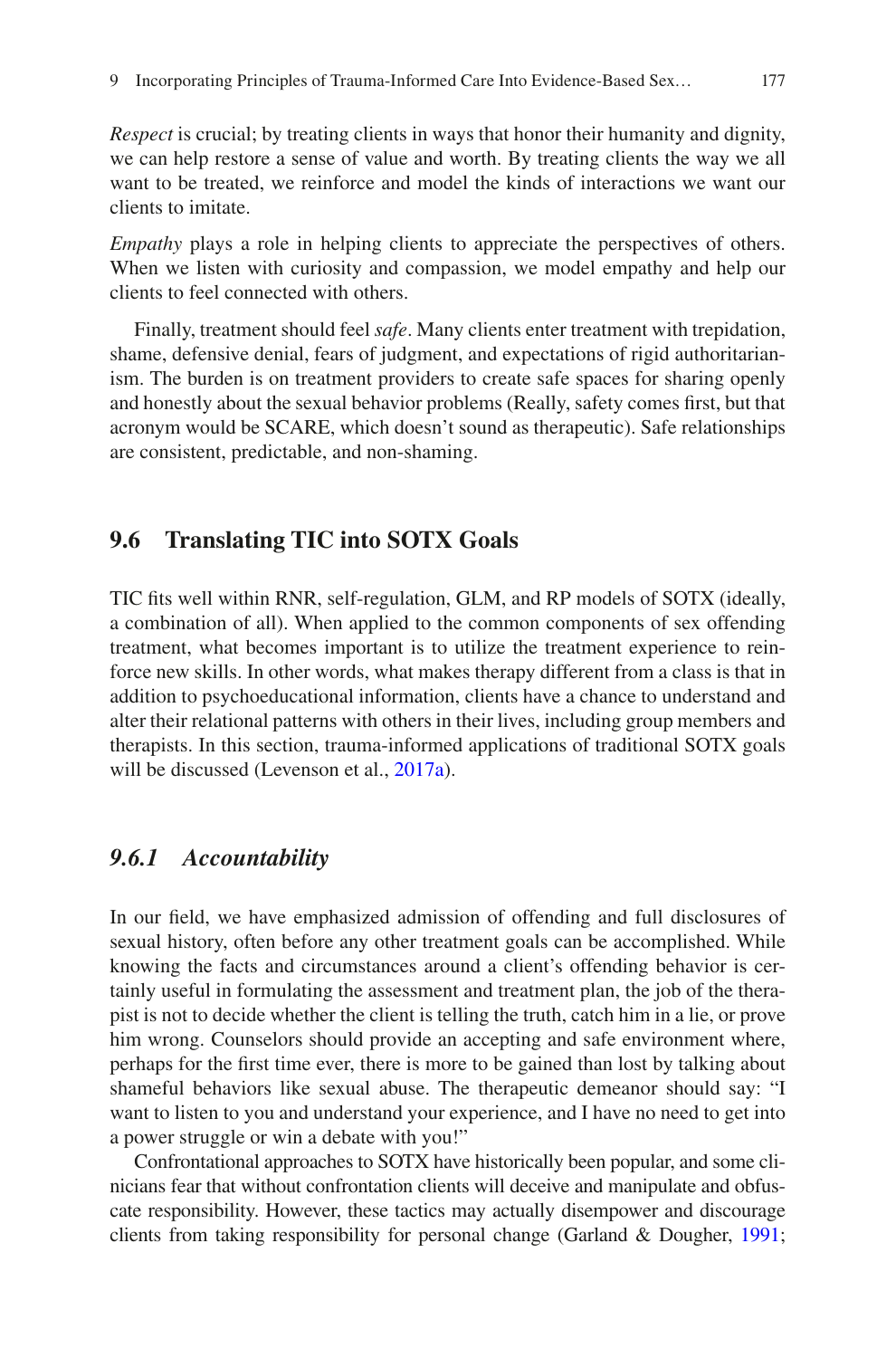Kear-Colwell & Pollock, [1997\)](#page-15-12). By challenging and confronting clients in ways that may feel hostile, demeaning, or threatening, therapists may inadvertently reinforce resistance and cause a client to become further entrenched in his own unhelpful ideas (Jenkins, [1990](#page-15-13)). Negative process can affect group dynamics as well, and persistent, harsh, or adversarial confrontation by group members or therapists can inhibit clients from being forthcoming. On the other hand, respectful challenges from group peers can foster reframing of distorted thinking and lead to increased engagement. Therapeutic confrontation points out inconsistencies and inner conflicts without accusing, blaming, or shaming. It recognizes the fear that goes along with discussing abusive behavior and that people are often ambivalent about change. Utilizing more validating approaches can increase engagement by creating a non-threatening environment, which is less likely to trigger old trauma responses. Decreased defensiveness can lead clients to embrace the possibilities and benefits of change, tolerate emotional distress, and improve patterns of interacting with others (Kear-Colwell & Pollock, [1997](#page-15-12); Willemsen et al., [2016](#page-17-5)).

Accountability should not just be about responsibility for sexually offending behavior. Rather, treatment should offer a more holistic approach to personal accountability in all areas of one's life. It involves a willingness to be honest with oneself and others about weaknesses, mistakes, and character flaws, and to identity the role one plays in contributing to conflict or unhealthy relationship patterns. It requires strength to admit the need for self-improvement in all areas of life, acknowledging truths about oneself that are hard to face. Therapists can model personal responsibility and willingness to admit mistakes and apologize. Therapists can also facilitate the safe and nonjudgmental environment required to recognize one's own human flaws and engage in personal growth. In summary, personal accountability is an important treatment target that goes beyond simply taking responsibility for one's offense. Its goal is to help clients live honestly and with integrity within their value system and be the kind of person they want to be.

#### *9.6.2 Empathy*

Empathy is the ability to understand the thoughts and feelings of another, and it seems to be a central reason why we resist harming others—because we can imagine how harm would feel. For our clients, the role of empathy in reducing recidivism is unclear (Fernandez, [2002;](#page-14-14) Marshall et al., [2001](#page-16-10)), but its importance may lie in the ability to take the perspective of others. To be able to help our clients with their own self-awareness and perspective-taking, we need to be able to model these skills. This parallel process occurs when the therapist conveys an understanding of the client's experience without judging and recognizes and validates client emotions. It also occurs when we acknowledge trauma and adversity, giving voice and recognition to clients' own inner wounds. Again, this is done not to excuse abusive behavior, but to connect with the feelings and thoughts and meaning attached to victimization experiences.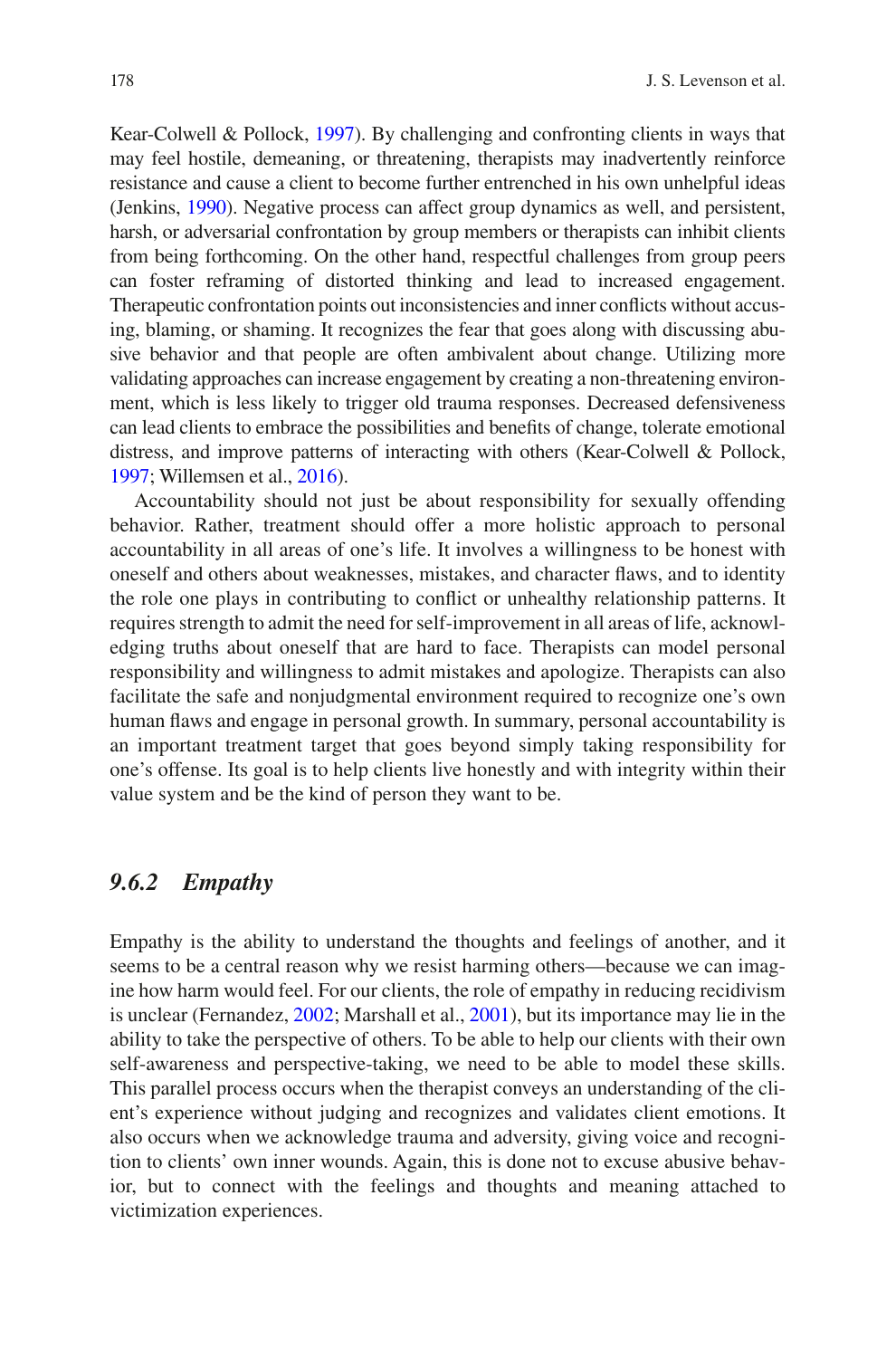A lack of a secure attachment to a primary caregiver early in life may hinder empathy development (Adams, [2003](#page-13-2); Grady et al., [2016;](#page-14-6) Marshall, [2010\)](#page-16-3). Abusive or neglectful parenting in childhood fails to model sensitivity to the needs of another, inhibiting the development of skills allowing one to discern the perceptions of those around them. A major ingredient in the parental relationship early in life is a series of "serve and return" encounters between infants and their caregivers, by which parents smile, engage, giggle, coo, and talk, stimulating a reciprocal interaction of social responsiveness (National Scientific Council on the Developing Child, [2012\)](#page-16-11). The absence of early parental responsiveness increases a child's risk for disorganized attachment styles, dependency, detachment, and intimacy deficiencies. Deprivational parenting can lead to narcissistic entitlement and self-centric thinking, with a schema of "get what I can when I can."

An adverse family environment can be a breeding ground for sexually abusive behavior. A lack of nurturing leads to mistrust, hostility, and insecure attachment, which then contribute to social rejection, loneliness, negative peer associations, or delinquent behavior (Hanson & Morton-Bourgon, [2005](#page-14-8)). "The form of sexuality that develops in the context of pervasive intimacy deficits is likely to be impersonal and selfish, and may even be adversarial… Attitudes allowing non-consenting sex can develop through the individual's effort to understand their own experiences and adopting the attitudes of their significant others (friends, family, abusers)" (Hanson & Morton-Bourgon, [2005](#page-14-8), pp. 1154–1155). A trauma-informed therapist modeling empathy provides a new type of encounter and may help shape new awareness about the needs of others. This may in turn reduce criminal attitudes and distorted cognitions about the harmful impact of one's behavior on others. There are many opportunities in treatment groups to engage in trauma-informed responses that model and promote empathy.

In summary, helping clients understand and appreciate victim impact begins with validating their own experiences of being victimized. By giving voice to their own pain, clients can better see abusive actions through the eyes of those they've harmed. By modeling compassion and kindness, we implicitly teach clients to engage with respectful boundaries and non-harmful interactions. By eliminating power struggles, we remove the need for aggression and teach skills of shared power. Facilitating victim empathy is not about shaming, blaming, and confronting clients about how they've hurt people. It is about creating opportunities to practice and rehearse perspective-taking, neutralize power imbalances, and engage in mutual, collaborative decision-making that considers the feelings of others.

# *9.6.3 Reconstructing Relapse Prevention as Self-Regulation*

Traditional relapse prevention approaches emphasize complicated models of cycles and triggers that may not be applicable to all clients. Instead of thinking of relapse prevention as an offense-specific phenomenon, it may be more helpful to focus on self-regulation deficits that create a spectrum of risk factors in clients. Chronic early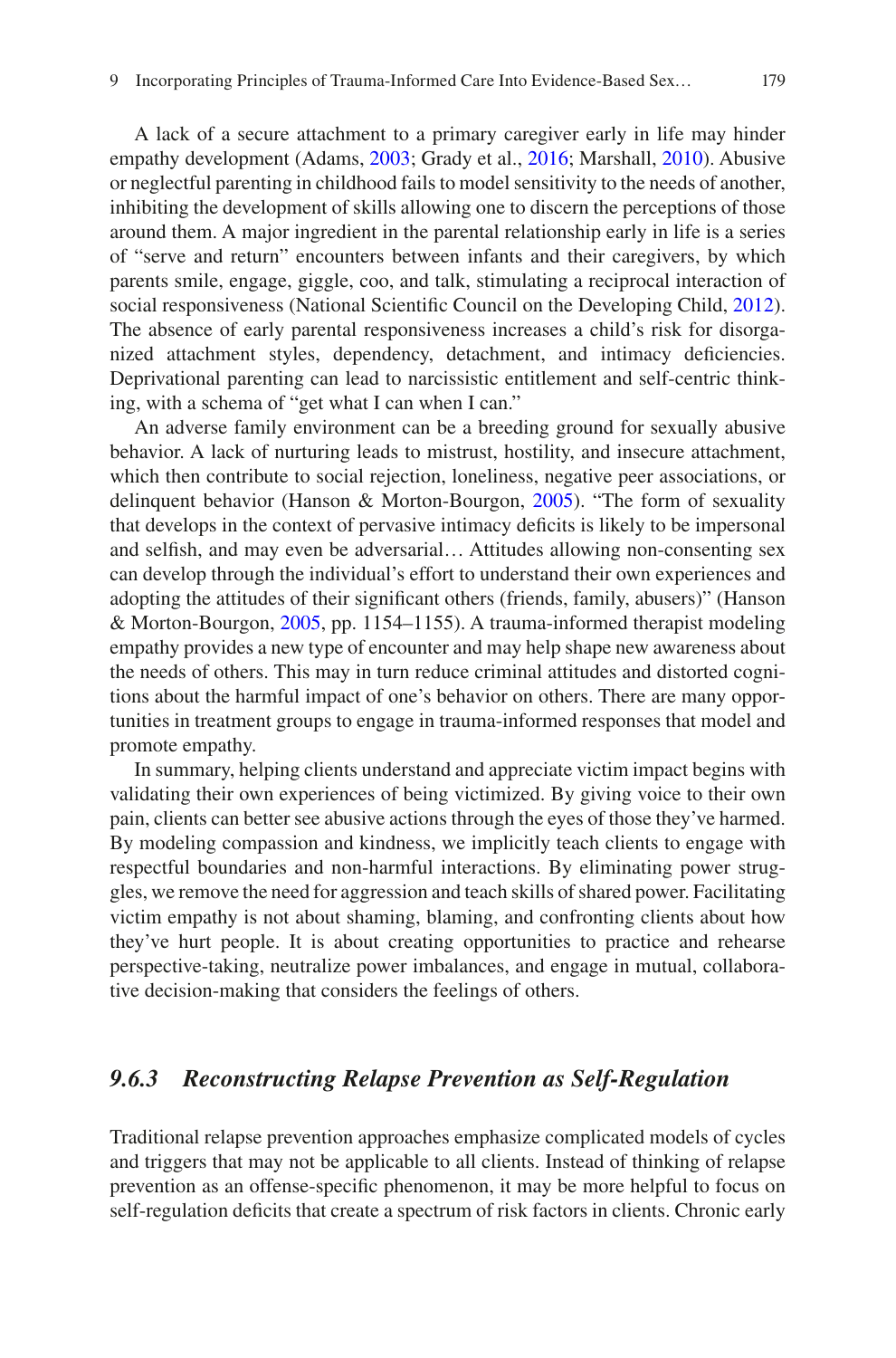adversity can alter the architecture of the brain by the overproduction of stress hormones (fight-or-flight responses). The amygdala rules, and the executive functioning of the frontal lobe may be less developed, creating self-regulation deficits in three main areas: *general, sexual, and affect regulation* (Levenson et al., [2017a\)](#page-16-6). These areas are consistent with the items in the Sex Offender Treatment Intervention and Progress Scale (SOTIPS), an empirically designed assessment of improvements in treatment targets (McGrath et al., [2013](#page-16-12)). Some clients may experience difficulties in multiple categories in all three spheres, while other clients may have problems in very specific areas. It is important for therapists to help each client identify those most applicable to salient behavioral, sexual, or emotional regulation goals.

Children who grow up in chaotic home environments may not get a lot of instruction or modeling in how to be organized, set goals, structure time, or plan ahead. Without a chance to cultivate those skills and practice them early on, their adult lives may mimic the chaos that was so familiar to them in childhood. They may have lacked adult caretakers who created external controls in the environment that restricted the ability to act on impulse. There may have been few chances to learn a decision-making process by which we explore many alternatives and weigh the pros and cons of potential outcomes in order to make a well-reasoned choice. Thus, clients may need help with learning to manage impulsivity, creating routine or structure, becoming organized, managing their time or budget efficiently, and thinking through cause and effect. SOTX counselors should recognize these issues, help clients understand their connection to early life experiences, and coach skills that assist clients to navigate the adult world more successfully.

SOTX programs have typically focused primarily on sexual self-regulation. Obviously this is important, but sexual regulation problems may, for some clients, be representative of other related patterns—in particular, a mechanism to meet emotional or intimacy needs. Some sex offenses occur because a person has a paraphilic interest such as pedophilia, or sexual preoccupation, or an excessive sexual appetite. Sexualized coping may be a way of soothing distress and/or meeting needs for intimacy, affection, attention, power, or control, and this may be especially true for clients with a childhood history of abuse. Molestation in childhood can make a unique contribution to sexually abusive behavior. Sexually abusive behavior may reflect compensation for feelings of powerlessness, social learning by which individuals model their own abuser's behavior and distorted thinking, or the association of sexual arousal with adult-child sexual activity (Seto, [2008](#page-17-6)). Witnessing violence in the childhood home can contribute to a distorted sense of power dynamics in relationships as well as inaccurate ideas about gender roles, male privilege, respect, and consent. In some cases, sexualized acting out (particularly noncontact offenses like computer-related crimes, exposing, or voyeurism) may be a way of creating distance in interpersonal interactions and avoiding the emotional vulnerability of true intimacy. Clients may have different types of sexual self-regulation issues that differ from paraphilic disorders, such as compulsive masturbation, pornography use, infidelity, sexually harassing behavior, promiscuity, or purchase of sexual services.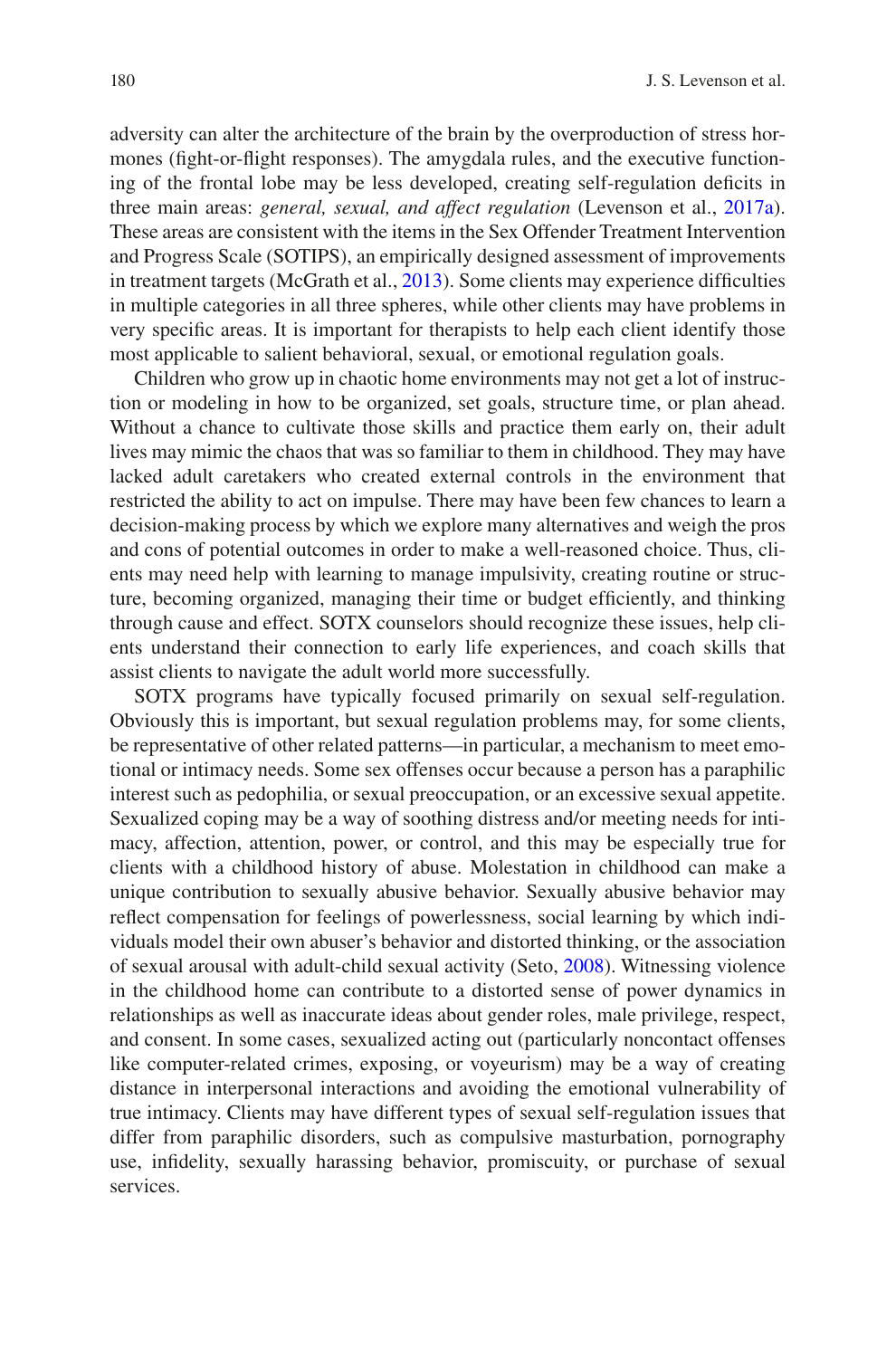Affect regulation is also a prominent theme for many SOTX clients and may manifest in irrational anger, overreaction to environmental stress, "chip on the shoulder," or volatile moods. Interventions can include building skill sets for selfmonitoring, de-escalation, distress tolerance, mindfulness, and self-awareness. Addressing conflicts and unhealthy interactions that occur here and now in group therapy sessions are ideal to coach interpersonal skills by creating experiential opportunities for compromise, negotiation, conflict resolution, assertiveness training, and active listening skills. Group therapy is also ideal for helping clients with reality testing, interpersonal competence, and perspective-taking with trusted others. Dialectical behavioral therapy (DBT) can be a helpful supplement for some clients with extreme emotional dysregulation (Linehan, [1993;](#page-16-13) Stinson, [2016\)](#page-17-7).

Self-regulation skills are crucial in helping people develop a strong sense of selfefficacy, defined as belief in one's own capacity to achieve goals, accomplish tasks, and respond competently to challenges (Bandura, [1977](#page-13-3)). Emotional competence and self-regulation are important pathways to self-efficacy. Learning how to observe one's own inner experience and become more proficient in managing thoughts, emotions, reactions, relationships, and impulses are essential skills and strategies for preventing re-offense and creating a good life.

#### *9.6.4 Thinking and Cognitions*

In most SOTX programs, identifying and restructuring distorted cognitions about offending are common requirements for treatment progress. Offense-related distortions take the form of rationalizing, justifying, and excusing behavior, as well as victim-blaming and denial of the impact of abuse on others. Confrontational approaches are often used in group therapy to address offense-related thinking errors, and clients are often required to "correct" distortions in a cognitive restructuring process. However, trauma-informed approaches suggest that distorted thinking about offending is often tied to larger cognitive schemas about self, others, and the world in general (Levenson et al., [2017a\)](#page-16-6).

Beck defined "cognitive distortions" as "idiosyncratic thought content indicative of distorted or unrealistic conceptualizations" (Beck, [1963](#page-13-4), p. 324) that often originate from underlying negative *schemas* or "core beliefs" through which people view themselves, others, the world around them, and the future. Core beliefs reflect "truths" formed in childhood based on experiences that shaped expectations of others and interpretations of events.

Distorted cognitions presented by SOTX clients often reflect entrenched patterns of thinking across many domains of a person's life and relationships. A traumainformed approach focuses on understanding the origins of maladaptive schemas and exploring the validity of these cognitions in a safe environment. For clients with extensive ACE histories, cognitive treatment targets linked to sexual offending are best conceptualized as symptoms rather than problems, and maladaptive rather than distorted or erroneous (Levenson et al., [2017a](#page-16-6)).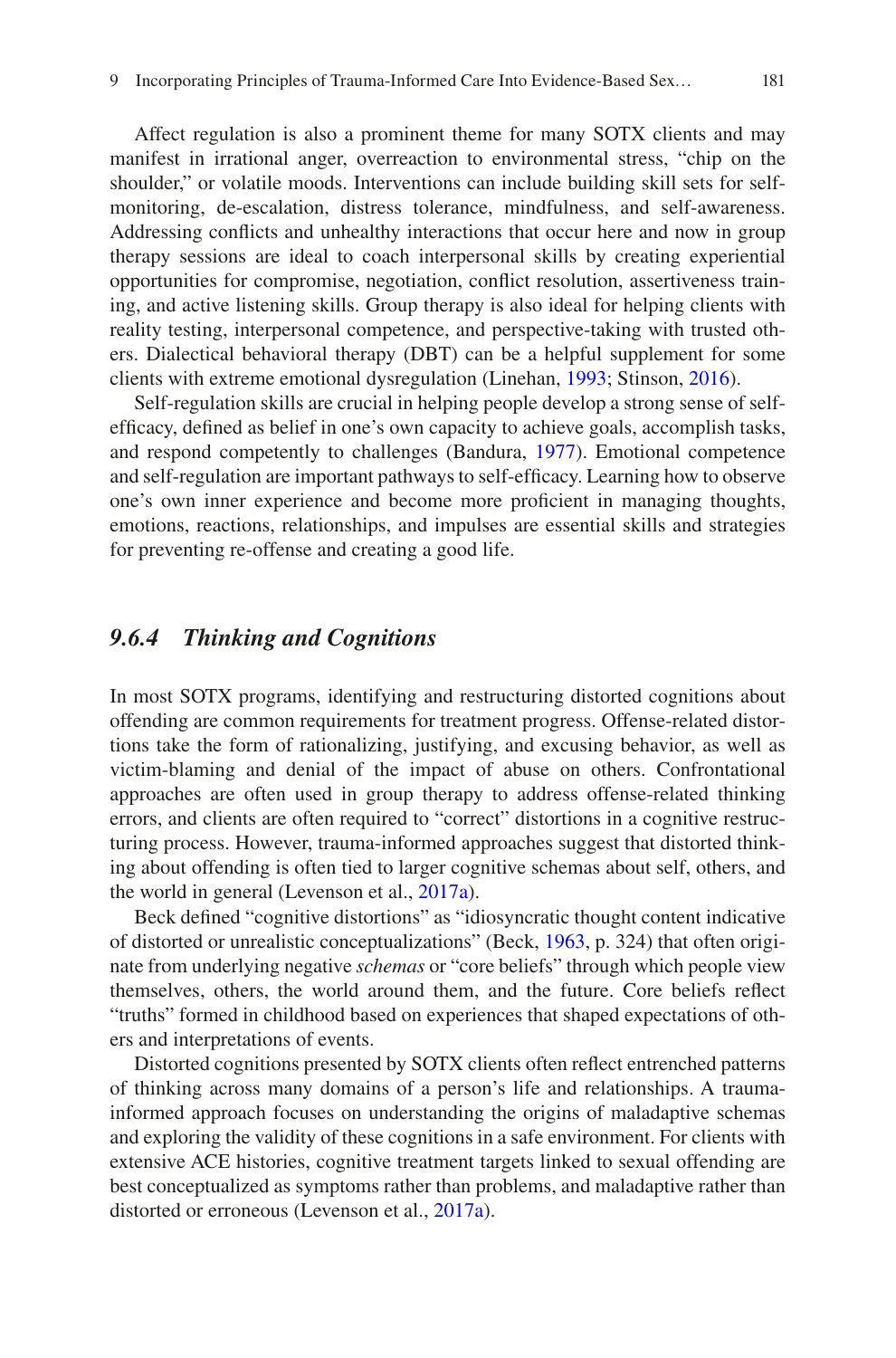Offense process work can help clients explore the origins of maladaptive cognitions and identify themes and patterns of expectations about boundaries, adult-child relationships, problem-solving, conflict resolution, sexuality, intimacy, gender roles, power and control, and other relevant relational issues. Often, maladaptive cognitions are connected to early trauma. However, it is important to recognize and acknowledge that other factors, including societal values and cultural norms, can influence the development of offense-related cognitions. These include messages about male privilege, sexualization of youngsters, and the pliable interpersonal boundaries fostered by electronic communication. Rather than simply challenging clients to "correct" their "thinking errors," therapists can promote thoughtful discussions in group that explore harmful social norms as well as individual schemas resulting from personal adversities. In this way, we can empower clients to rethink their own flawed assumptions, enter into a process of self-exploration, and take responsibility for altering their thinking and behavior in healthy ways.

#### *9.6.5 Relationship Skills and the Power of Group Therapy*

Relational improvements may be the most important aspect of sex offending treatment, and this begins by modeling within the therapeutic encounter. An important principle of TIC is that respectful language, boundaries, and use of power are crucial to the enactment of safe spaces (Levenson et al., [2017a\)](#page-16-6). Modeling respectful interactions with clients can establish safe and appropriate limits without replicating the oppressive dynamics of other authority figures in their lives (Harris & Fallot, [2001\)](#page-15-14). Safe relationships are consistent, predictable, and non-shaming (Elliott et al., [2005;](#page-14-15) Marshall [2005;](#page-16-14) Marshall et al., [2013](#page-16-5); Willemsen et al., [2016](#page-17-5)). The historically confrontational approach of many SOTX programs may inadvertently reproduce disempowering dynamics like those in abusive families (Blagden et al., [2016](#page-13-5)). This can easily create a parallel process that reactivates trauma and prompts a client's need to respond with old coping skills that were rehearsed over and over in a dysfunctional home. Trauma-informed SOTX can facilitate important changes in relational patterns that might improve self-efficacy and decrease dynamic risk for re-offense.

Erik Erikson proposed that trust in our earliest relationships with caretakers is fundamental to establishing a healthy personality (Erikson, [1993](#page-14-16)). Maslow's hierarchy advised that all humans have basic needs for survival, physical and psychological safety, social connection, self-esteem, and actualization (Maslow, [1943](#page-16-15)). Carl Rogers talked about unconditional positive regard, as well as therapist authenticity, as foundational elements of the therapeutic alliance (Rogers, [1961\)](#page-17-3). These core foundations of psychotherapy apply to all clients, including people convicted of sex offenses, and are perhaps even more important in highly dysfunctional patients. When a client's basic need for safety and acceptance in the helping relationship is acknowledged, an atmosphere of trust can be established (Elliott et al., [2005](#page-14-15)). There are stages of intimacy that all relationships go through, and by allowing the consumer to manage risk-taking at his own pace in the counseling program, the clini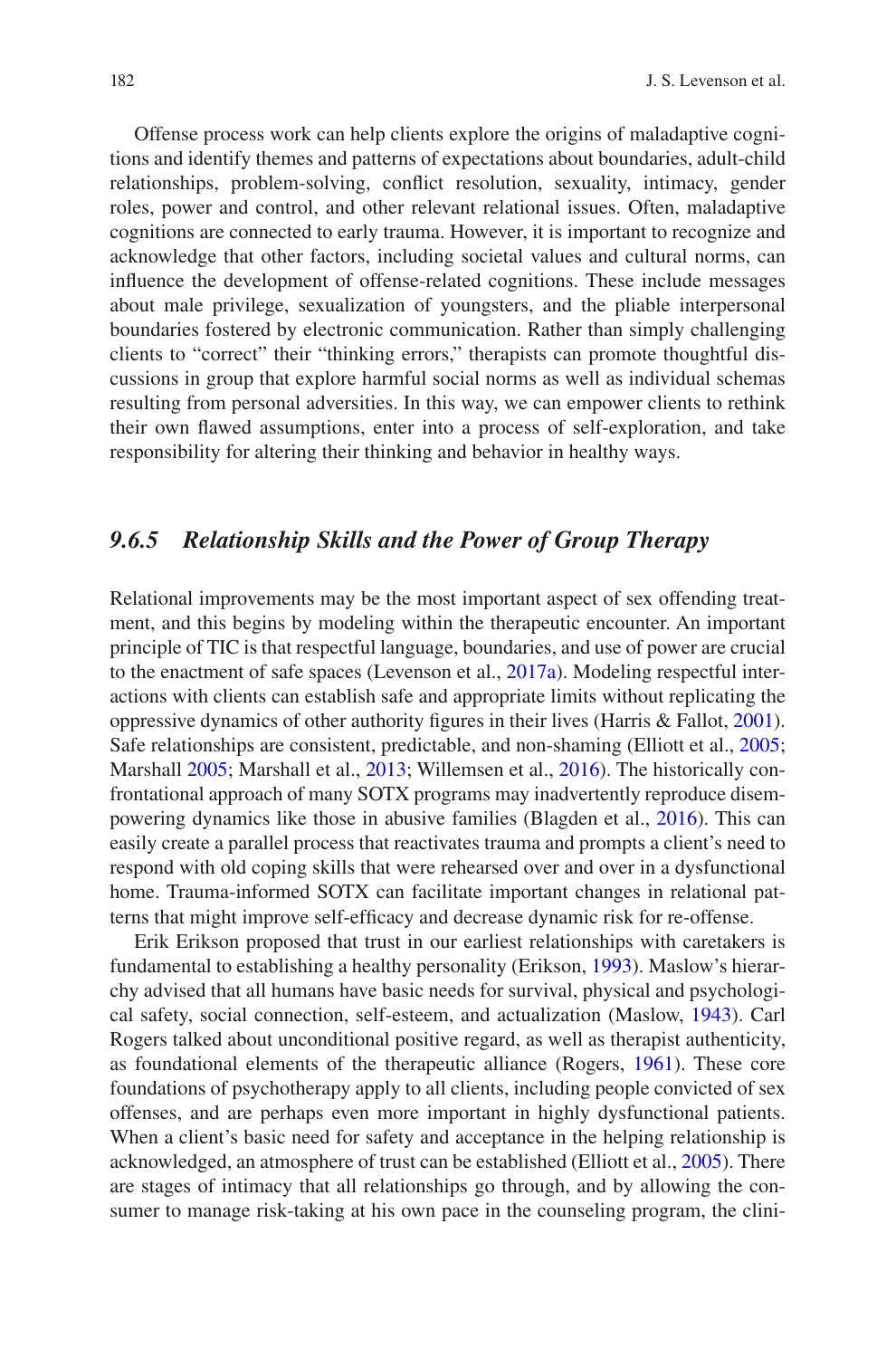cian actually models a healthy process of establishing trust based on evidence that another person is listening and responding in a truly reliable and genuine manner.

Most SOTX programs utilize group therapy modalities, and there is growing support for the value of an experiential framework that utilizes interpersonal process in group psychotherapy (Blagden et al., [2016](#page-13-5); Gunst, [2012;](#page-14-17) Levenson, [2014;](#page-15-15) Marshall & Burton, [2010;](#page-16-4) Marshall et al., [2013](#page-16-5); Sawyer & Jennings, [2016;](#page-17-4) Willemsen et al., [2016](#page-17-5)). Relational disturbances can be at the root of sexual offending for many clients, and group allows them to share and process emotions in a safe environment. Being more in touch with feelings can help facilitate emotional and behavioral regulation, as well as deeper intimate connections and improved interactions with others (Blagden et al., [2016;](#page-13-5) Gunst, [2012;](#page-14-17) Willemsen et al., [2016\)](#page-17-5). Therapists can foster a group climate in which members establish norms regarding peer support and confrontation, model compassionate interactions, and practice effective communication skills (Macgowan, [2003;](#page-16-16) Marshall, [2005](#page-16-14); Marshall et al., [2013;](#page-16-5) Marshall et al., [2003](#page-16-17); Sawyer & Jennings, [2016\)](#page-17-4). When members see honesty and disclosure being rewarded with support and encouragement, it reduces anxiety and threat, thereby decreasing the need for defensive posturing. A TIC model attempts to employ a respectful and accepting encounter in the group room, maintaining a nonjudgmental atmosphere and avoidance of negative labels (Willis, [2017\)](#page-17-8). Group therapy is an opportunity for strategic process-oriented relational interventions, creating opportunities for clients to relate to others in a meaningful and healthy fashion (Levenson et al., [2009](#page-15-16); Levenson & Prescott, [2009](#page-15-17)).

The power of group cohesion and mutual aid is realized when acceptance and sharing from peers facilitate willingness and ability to interact with others more deeply and honestly (Yalom, [1995](#page-17-9)). Sexual offending can be a manifestation of having had few opportunities for emotional connection with others (Seidman et al., [1994\)](#page-17-10) due to limited interpersonal skills as well as a desire to hide their sexual interests. Yalom ([1995\)](#page-17-9) contended that de-isolation and cohesion results from the discovery that others have similar thoughts and feelings; it is the sharing of one's inner world and subsequent acceptance by others that is a healing force. Group therapy also provides ample opportunities to develop and practice new social skills and constructive conflict resolution in the treatment setting itself (Jennings  $\&$ Sawyer, [2003\)](#page-15-18). The interactions between group members, and between client and therapist, allow relational patterns to be addressed in a non-threatening way as they present themselves in the therapeutic encounter (Jennings & Sawyer, [2003](#page-15-18); Marshall & Burton, [2010;](#page-16-4) Sawyer & Jennings, [2016;](#page-17-4) Teyber & McClure, [2011](#page-17-11)). Therapists can coach clients to engage in effective communication with one another.

#### **9.7 Summary and Conclusions**

The success of treatment in reducing recidivism for people who sexually abused remains a subject of controversy (Långström et al., [2013](#page-15-11); Levenson & Prescott, [2014\)](#page-15-10), and empirical studies have demonstrated mixed results and small effect sizes.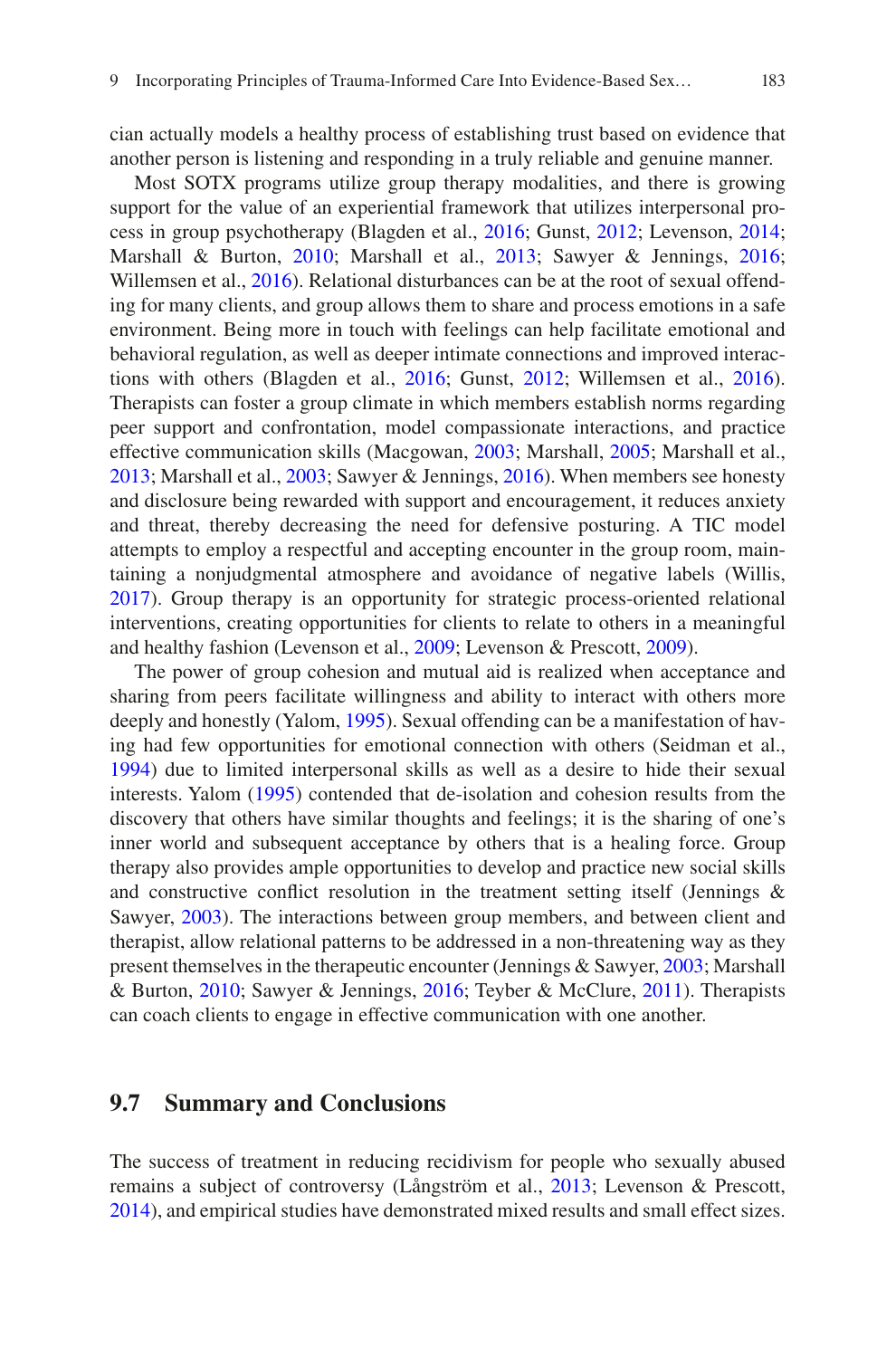SOTX treatment exists primarily to prevent future victims. Levenson and Prescott [\(2014](#page-15-10)) pointed out, however, that SOTX studies have focused almost exclusively on measuring recidivism rates, while other measures of client improvement have often been ignored. By conceptualizing a broader range of treatment goals, and including various measures of client change, SOTX can foster relational improvements that reduce someone's risk of reoffending (Levenson & Prescott, [2014\)](#page-15-10).

The existing literature in the areas of general psychotherapy, neuroscience, and psychosocial impacts of early adversity have much to offer in our understanding of sexually abusive behavior. TIC brings the therapist back into therapy while incorporating best practice principles of risk-needs-responsivity as well as the strengthsbased Good Lives Model of rehabilitation. Areas of focus for trauma-informed SOTX should include the common factors of psychotherapy, attention to the life narratives of clients and the meaning attached to them, awareness of the role of adverse childhood experiences in the development of self-regulation difficulties and maladaptive schema, and use of the therapeutic process to foster a corrective experience and meaningful relational changes.

The definition of evidence-based practice involves using clinical expertise informed by research in the context of unique client strengths and needs. Traumainformed case conceptualization fosters trauma-informed clinical responses, which creates emotionally safe treatment settings and promotes change through corrective experiences and human connections. TIC empowers clients to define their own goals and make meaningful change that reduces future risk to harm others. Using the acronym CARES (collaboration, autonomy, respect, empathy, safety) will help keep a clinician on track when translating trauma-informed concepts into SOTX practice (Levenson et al., [2017a](#page-16-6)).

#### **References**

- <span id="page-13-2"></span>Adams, M. J. (2003). Victim issues are key to effective sex offender treatment. *Sexual Addiction & Compulsivity: The Journal of Treatment and Prevention, 10*(1), 79–87. [https://doi.](https://doi.org/10.1080/10720160390186330) [org/10.1080/10720160390186330](https://doi.org/10.1080/10720160390186330)
- <span id="page-13-0"></span>Anda, R. F., Felitti, V. J., Bremner, J. D., Walker, J. D., Whitfield, C., Perry, B. D., … Giles, W. H. (2006). The enduring effects of abuse and related adverse experiences in childhood. *European Archives of Psychiatry and Clinical Neuroscience, 256*(3), 174–186. [https://doi.org/10.1007/](https://doi.org/10.1007/s00406-005-0624-4) [s00406-005-0624-4](https://doi.org/10.1007/s00406-005-0624-4)
- <span id="page-13-1"></span>Andrews, D. A., & Bonta, J. (2010). Rehabilitating criminal justice policy and practice. *Psychology, Public Policy, and Law, 16*(1), 39–55.<https://doi.org/10.1037/a0018362>
- <span id="page-13-3"></span>Bandura, A. (1977). Self-efficacy: Toward a unifying theory of behavioral change. *Psychological Review, 84*(2), 191–215.<https://doi.org/10.1037/0033-295X.84.2.191>
- <span id="page-13-4"></span>Beck, A. T. (1963). Thinking and depression: I. idiosyncratic content and cognitive distortions. *Archives of General Psychiatry, 9*(4), 324–333. [https://doi.org/10.1001/](https://doi.org/10.1001/archpsyc.1963.01720160014002) [archpsyc.1963.01720160014002](https://doi.org/10.1001/archpsyc.1963.01720160014002)
- <span id="page-13-5"></span>Blagden, N., Winder, B., & Hames, C. (2016). "They treat us like human beings"—Experiencing a therapeutic sex offenders prison: Impact on prisoners and staff and implications for treatment. *International Journal of Offender Therapy and Comparative Criminology, 60*(4), 371–396. <https://doi.org/10.1177/0306624x14553227>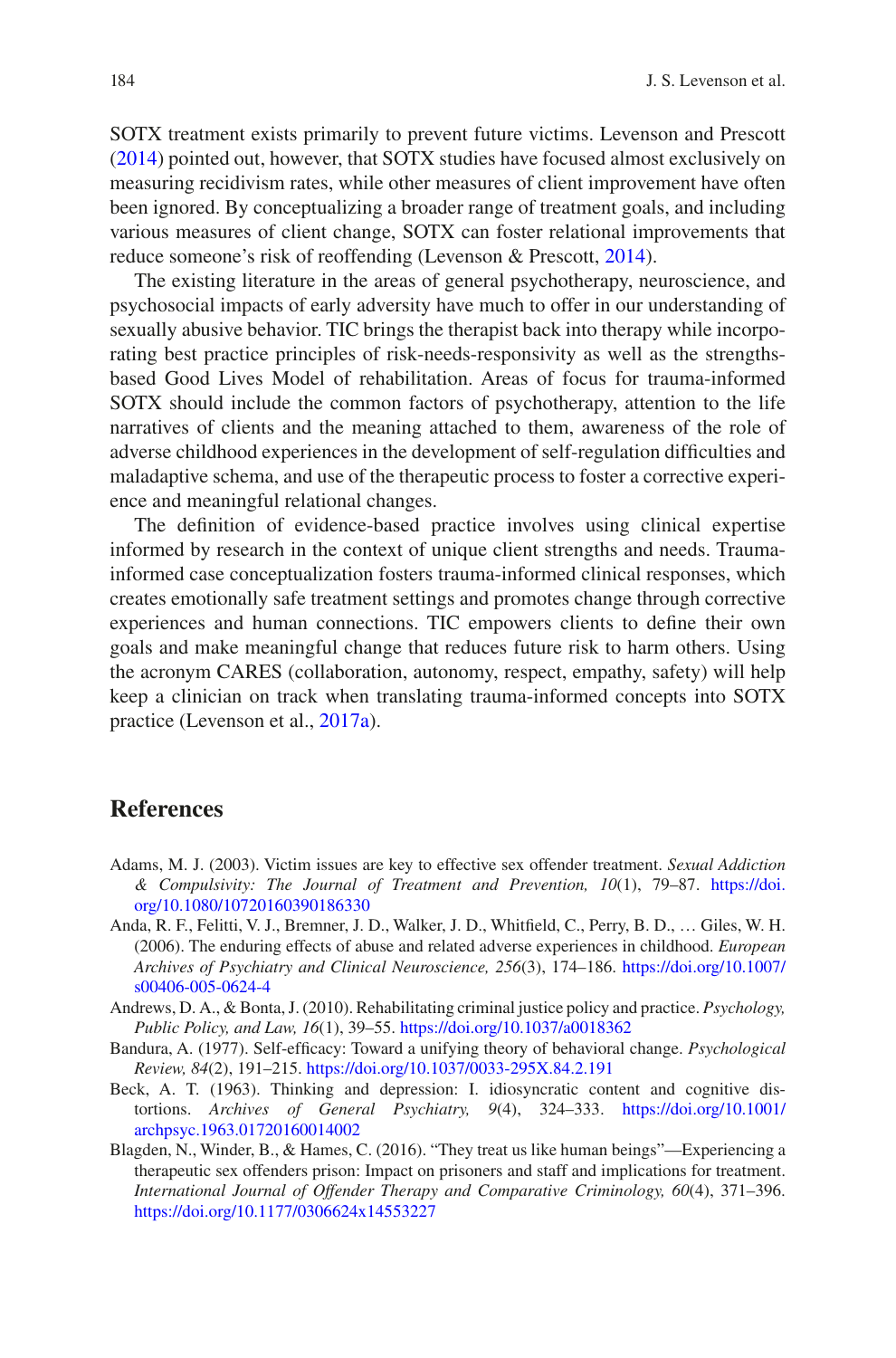- <span id="page-14-1"></span>Bloom, S. L. (2013). *Creating sanctuary: Toward the evolution of sane societies*. New York: Routledge.
- <span id="page-14-11"></span>Bloom, S. L., & Farragher, B. (2013). *Restoring sanctuary: A new operating system for traumainformed systems of care*. New York: Oxford University Press.
- <span id="page-14-5"></span>Creeden, K. (2009). How trauma and attachment can impact neurodevelopment: Informing our understanding and treatment of sexual behaviour problems. *Journal of Sexual Aggression, 15*(3), 261–273. <https://doi.org/10.1080/13552600903335844>
- <span id="page-14-9"></span>Dietz, P. M., Spitz, A. M., Anda, R. F., Williamson, D. F., McMahon, P. M., Santelli, J. S., … Kendrick, J. S. (1999). Unintended pregnancy among adult women exposed to abuse or household dysfunction during their childhood. *JAMA, 282*(14), 1359–1364. [https://doi.org/10.1001/](https://doi.org/10.1001/jama.282.14.1359) [jama.282.14.1359](https://doi.org/10.1001/jama.282.14.1359)
- <span id="page-14-3"></span>Dube, S. R., Williamson, D. F., Thompson, T., Felitti, V. J., & Anda, R. F. (2004). Assessing the reliability of retrospective reports of adverse childhood experiences among adult HMO members attending a primary care clinic. *Child Abuse & Neglect, 28*(7), 729–737. [https://doi.](https://doi.org/10.1016/j.chiabu.2003.08.009) [org/10.1016/j.chiabu.2003.08.009](https://doi.org/10.1016/j.chiabu.2003.08.009)
- <span id="page-14-15"></span>Elliott, D. E., Bjelajac, P., Fallot, R. D., Markoff, L. S., & Reed, B. G. (2005). Trauma-informed or trauma-denied: Principles and implementation of trauma-informed services for women. *Journal of Community Psychology, 33*(4), 461–477. <https://doi.org/10.1002/jcop.20063>
- <span id="page-14-16"></span>Erikson, E. H. (1993). *Childhood and society*. New York: W.W. Norton & Company Inc.
- <span id="page-14-4"></span>Felitti, V. J., Anda, R. F., Nordenberg, D., Williamson, D. F., Spitz, A. M., Edwards, V., … Marks, J. S. (1998). Relationship of childhood abuse and household dysfunction to many of the leading causes of death in adults: The Adverse Childhood Experiences (ACE) study. *American Journal of Preventive Medicine, 14*(4), 245–258. [https://doi.org/10.1016/S0749-3797\(98\)00017-8](https://doi.org/10.1016/S0749-3797(98)00017-8)
- <span id="page-14-14"></span>Fernandez, Y. L. (2002). *In their shoes: Examining the issue of empathy and its place in the treatment of offenders*. Oklahoma City, OK: Wood'N'Barnes Publishing.
- <span id="page-14-13"></span>Garland, R. J., & Dougher, M. J. (1991). Motivational intervention in the treatment of sex offenders. In W. R. Miller & S. Rollnick (Eds.), *Motivational interviewing: Preparing people to change addictive behaviors* (pp. 303–313). New York: The Guilford Press.
- <span id="page-14-2"></span>Giller, E., Vermilyea, E., & Steele, T. (2006). Risking connection: Helping agencies embrace relational work with trauma survivors. *Journal of Trauma Practice, 5*(1), 65–82. [https://doi.](https://doi.org/10.1300/J189v05n01_05) [org/10.1300/J189v05n01\\_05](https://doi.org/10.1300/J189v05n01_05)
- <span id="page-14-6"></span>Grady, M. D., Levenson, J. S., & Bolder, T. (2016). Linking adverse childhood effects and attachment: A theory of etiology for sexual offending. *Trauma, Violence, & Abuse, 18*(4), 433–444. <https://doi.org/10.1177/1524838015627147>
- <span id="page-14-10"></span>Grady, M. D., Levenson, J. S., & Prescott, D. S. (2017). Empirically informed forensic social work practice. In T. Maschi & G. S. Leibowitz (Eds.), *Forensic social work: Psychosocial and legal issues across diverse populations and settings* (2nd ed., pp. 307–322). New York: Springer.
- <span id="page-14-17"></span>Gunst, E. (2012). Experiential psychotherapy with sex offenders: Experiencing as a way to change, to live more fulfilling lives, to desist from offending. *Person-Centered & Experiential Psychotherapies, 11*(4), 321–334. <https://doi.org/10.1080/14779757.2012.740324>
- <span id="page-14-0"></span>Hanson, R. K., Bourgon, G., Helmus, L., & Hodgson, S. (2009). The principles of effective correctional treatment also apply to sexual offenders: A meta-analysis. *Criminal Justice and Behavior, 36*(9), 865–891. <https://doi.org/10.1177/0093854809338545>
- <span id="page-14-12"></span>Hanson, R. K., Gordon, A., Harris, A. J. R., Marques, J. K., Murphy, W., Quinsey, V. L., & Seto, M. C. (2002). First report of the collaborative outcome data project on the effectiveness of treatment for sex offenders. *Sexual Abuse: A Journal of Research and Treatment, 14*(2), 169– 194. <https://doi.org/10.1023/A:1014624315814>
- <span id="page-14-7"></span>Hanson, R. K., & Harris, A. J. R. (2001). A structured approach to evaluating change among sexual offenders. *Sexual Abuse: A Journal of Research & Treatment, 13*(2), 105–122. [https://](https://doi.org/10.1177/107906320101300204) [doi.org/10.1177/107906320101300204](https://doi.org/10.1177/107906320101300204)
- <span id="page-14-8"></span>Hanson, R. K., & Morton-Bourgon, K. E. (2005). The characteristics of persistent sexual offenders: A meta-analysis of recidivism studies. *Journal of Consulting and Clinical Psychology, 73*(6), 1154–1163.<https://doi.org/10.1037/0022-006X.73.6.1154>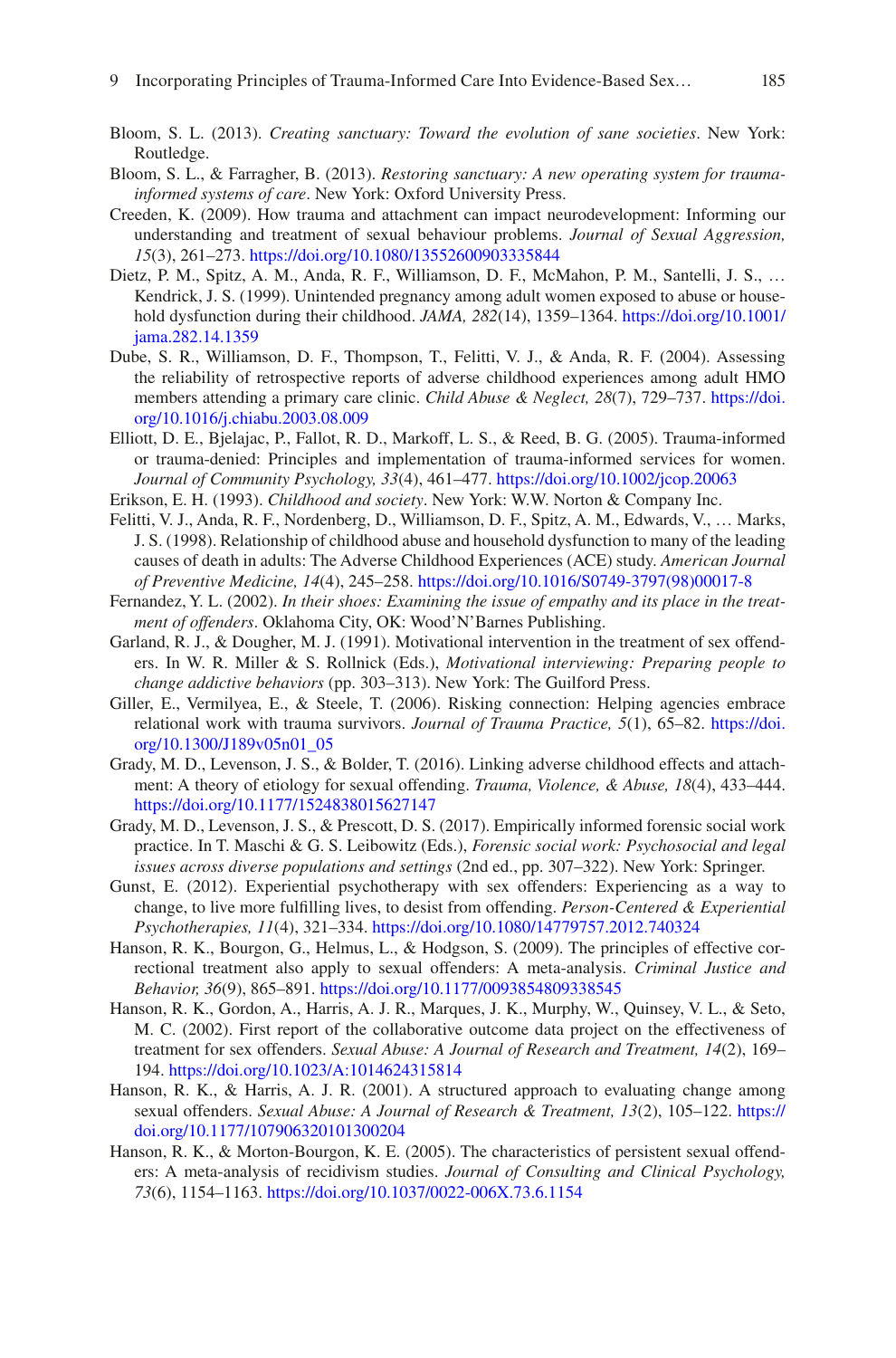- <span id="page-15-2"></span>Hanson, R. K., & Slater, S. (1988). Sexual victimization in the history of child sexual abusers: A review. *Sexual Abuse: A Journal of Research and Treatment, 1*(4), 485–499. [https://doi.](https://doi.org/10.1177/107906328800100402) [org/10.1177/107906328800100402](https://doi.org/10.1177/107906328800100402)
- <span id="page-15-4"></span>Hardt, J., & Rutter, M. (2004). Validity of adult retrospective reports of adverse childhood experiences: Review of the evidence. *Journal of Child Psychology and Psychiatry, 45*(2), 260–273. <https://doi.org/10.1111/j.1469-7610.2004.00218.x>
- <span id="page-15-14"></span>Harris, M. E., & Fallot, R. D. (2001). *Using trauma theory to design service systems*. San Francisco, CA: Jossey-Bass.
- <span id="page-15-5"></span>Herman, J. L. (1992). Complex PTSD: A syndrome in survivors of prolonged and repeated trauma. *Journal of Traumatic Stress, 5*(3), 377–391.<https://doi.org/10.1002/jts.2490050305>
- <span id="page-15-6"></span>Hillis, S. D., Anda, R. F., Felitti, V. J., Nordenberg, D., & Marchbanks, P. A. (2000). Adverse childhood experiences and sexually transmitted diseases in men and women: a retrospective study. *Pediatrics, 106*(1), 1–6. Retrieved from <http://www.pediatrics.org/cgi/content/full/106/1/e11>
- <span id="page-15-13"></span>Jenkins, A. (1990). *Invitations to responsibility*. Richmond, Australia: Dulwich Centre Publications.
- <span id="page-15-18"></span>Jennings, J. L., & Sawyer, S. (2003). Principles and techniques for maximizing the effectiveness of group therapy with sex offenders. *Sexual Abuse: A Journal of Research & Treatment, 15*(4), 251–267. <https://doi.org/10.1177/107906320301500403>
- <span id="page-15-3"></span>Jespersen, A. F., Lalumière, M. L., & Seto, M. C. (2009). Sexual abuse history among adult sex offenders and non-sex offenders: A meta-analysis. *Child Abuse & Neglect, 33*(3), 179–192. <https://doi.org/10.1016/j.chiabu.2008.07.004>
- <span id="page-15-12"></span>Kear-Colwell, J., & Pollock, P. (1997). Motivation or confrontation: Which approach to the child sex offender? *Criminal Justice and Behavior, 24*(1), 20–33. [https://doi.](https://doi.org/10.1177/0093854897024001002) [org/10.1177/0093854897024001002](https://doi.org/10.1177/0093854897024001002)
- <span id="page-15-8"></span>Knight, C. (2015). Trauma-informed social work practice: Practice considerations and challenges. *Clinical Social Work Journal, 43*(1), 25–37. <https://doi.org/10.1007/s10615-014-0481-6>
- <span id="page-15-11"></span>Långström, N., Enebrink, P., Laurén, E.-M., Lindblom, J., Werkö, S., & Hanson, R. K. (2013). Preventing sexual abusers of children from reoffending: Systematic review of medical and psychological interventions. *BMJ: British Medical Journal, 347*(f4630), 1–11. [https://doi.](https://doi.org/10.1136/bmj.f4630) [org/10.1136/bmj.f4630](https://doi.org/10.1136/bmj.f4630)
- <span id="page-15-15"></span>Levenson, J. S. (2014). Incorporating trauma-informed care into sex offender treatment. *Journal of Sexual Aggression, 20*(1), 9–22.<https://doi.org/10.1080/13552600.2013.861523>
- <span id="page-15-9"></span>Levenson, J. S. (2017). Trauma-informed social work practice. *Social Work, 62*(2), 105–113. <https://doi.org/10.1093/sw/swx001>
- <span id="page-15-7"></span>Levenson, J. S., Baglivio, M. T., Wolff, K. T., Epps, N., Royall, W. C., Gomez, K. C., & Kaplan, D. (2017b). You learn what you live: Prevalence of childhood adversity in the lives of juveniles arrested for sexual offenses. *Advances in Social Work, 18*(1), 1–18. [https://doi.](https://doi.org/10.18060/21204) [org/10.18060/21204](https://doi.org/10.18060/21204)
- <span id="page-15-16"></span>Levenson, J. S., Macgowan, M. J., Morin, J. W., & Cotter, L. P. (2009). Perceptions of sex offenders about treatment: Satisfaction and engagement in group therapy. *Sexual Abuse: A Journal of Research & Treatment, 21*(1), 35–56.<https://doi.org/10.1177/1079063208326072>
- <span id="page-15-17"></span>Levenson, J. S., & Prescott, D. S. (2009). Treatment experiences of civilly committed sex offenders: A consumer satisfaction survey. *Sexual Abuse: A Journal of Research & Treatment, 21*(1), 6–20.<https://doi.org/10.1177/1079063208325205>
- <span id="page-15-10"></span>Levenson, J. S., & Prescott, D. S. (2014). Déjà vu: From Furby to Långström and the evaluation of sex offender treatment effectiveness. *Journal of Sexual Aggression, 20*(3), 257–266. [https://](https://doi.org/10.1080/13552600.2013.867078) [doi.org/10.1080/13552600.2013.867078](https://doi.org/10.1080/13552600.2013.867078)
- <span id="page-15-0"></span>Levenson, J. S., Willis, G. M., & Prescott, D. S. (2015). Adverse childhood experiences in the lives of female sex offenders. *Sexual Abuse: A Journal of Research & Treatment, 27*(3), 258–283. <https://doi.org/10.1177/1079063214544332>
- <span id="page-15-1"></span>Levenson, J. S., Willis, G. M., & Prescott, D. S. (2016). Adverse childhood experiences in the lives of male sex offenders: Implications for trauma-informed care. *Sexual Abuse: A Journal of Research & Treatment, 28*(4), 340–359. <https://doi.org/10.1177/1079063214535819>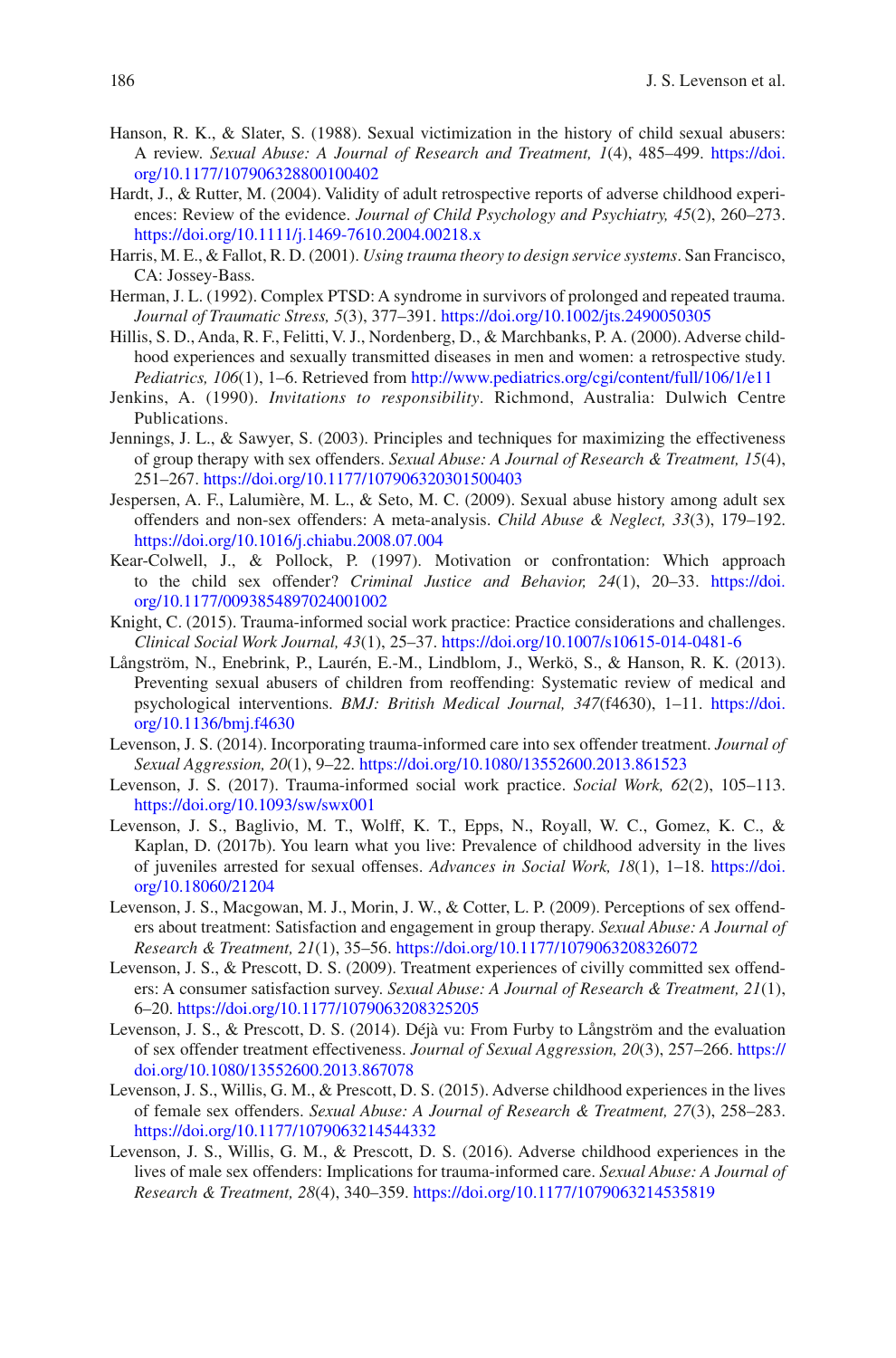- <span id="page-16-6"></span>Levenson, J. S., Willis, G. M., & Prescott, D. S. (2017a). *Trauma-informed care: Transforming treatment for people who sexually abuse*. Brandon, VT: Safer Society Press.
- <span id="page-16-13"></span>Linehan, M. M. (1993). *Cognitive-behavioral treatment of borderline personality disorder*. New York: The Guilford Press.
- <span id="page-16-16"></span>Macgowan, M. J. (2003). Increasing engagement in groups: A measurement based approach. *Social Work with Groups, 26*(1), 5–28. [https://doi.org/10.1300/J009v26n01\\_02](https://doi.org/10.1300/J009v26n01_02)
- <span id="page-16-8"></span>Marques, J. K., Wiederanders, M., Day, D. M., Nelson, C., & van Ommeren, A. (2005). Effects of a relapse prevention program on sexual recidivism: Final results from California's Sex Offender Treatment and Evaluation Project (SOTEP). *Sexual Abuse: A Journal of Research & Treatment, 17*(1), 79–107.<https://doi.org/10.1007/s11194-005-1212-x>
- <span id="page-16-14"></span>Marshall, W. L. (2005). Therapist style in sexual offender treatment: Influence on indices of change. *Sexual Abuse: A Journal of Research & Treatment, 17*(2), 109–116. [https://doi.](https://doi.org/10.1177/107906320501700202) [org/10.1177/107906320501700202](https://doi.org/10.1177/107906320501700202)
- <span id="page-16-3"></span>Marshall, W. L. (2010). The role of attachments, intimacy, and loneliness in the etiology and maintenance of sexual offending. *Sexual and Relationship Therapy, 25*(1), 73–85. [https://doi.](https://doi.org/10.1080/14681990903550191) [org/10.1080/14681990903550191](https://doi.org/10.1080/14681990903550191)
- <span id="page-16-4"></span>Marshall, W. L., & Burton, D. L. (2010). The importance of group processes in offender treatment. *Aggression and Violent Behavior, 15*(2), 141–149. <https://doi.org/10.1016/j.avb.2009.08.008>
- <span id="page-16-5"></span>Marshall, W. L., Burton, D. L., & Marshall, L. E. (2013). Features of treatment delivery and group processes that maximize the effects of offender programs. In J. L. Wood & T. A. Gannon (Eds.), *Crime and crime reduction: The importance of group processes* (pp. 159–174). New York: Routledge.
- <span id="page-16-17"></span>Marshall, W. L., Fernandez, Y. M., Serran, G. A., Mulloy, R., Thornton, D., Mann, R. E., & Anderson, D. (2003). Process variables in the treatment of sexual offenders: A review of the relevant literature. *Aggression and Violent Behavior, 8*(2), 205–234. [https://doi.org/10.1016/](https://doi.org/10.1016/S1359-1789(01)00065-9) [S1359-1789\(01\)00065-9](https://doi.org/10.1016/S1359-1789(01)00065-9)
- <span id="page-16-10"></span>Marshall, W. L., Hamilton, K., & Fernandez, Y. (2001). Empathy deficits and cognitive distortions in child molesters. *Sexual Abuse: A Journal of Research & Treatment, 13*(2), 123–130. [https://](https://doi.org/10.1177/107906320101300205) [doi.org/10.1177/107906320101300205](https://doi.org/10.1177/107906320101300205)
- <span id="page-16-15"></span>Maslow, A. (1943). A theory of human motivation. *Psychological Review, 50*(4), 370–396. [https://](https://doi.org/10.1037/h0054346) [doi.org/10.1037/h0054346](https://doi.org/10.1037/h0054346)
- <span id="page-16-12"></span>McGrath, R. J., Cumming, G. F., & Lasher, M. P. (2013). *Sex Offender Treatment Intervention and Progress Scale (SOTIPS) manual*. Middlebury, VT: Author.
- <span id="page-16-9"></span>Miller, N. A. (2011). *RSAT training tool: Trauma-informed approaches in correctional settings*. Bureau of Justice Assistance. Retrieved from [http://www.rsat-tta.com/Training-Curricula/](http://www.rsat-tta.com/Training-Curricula/Curricula) [Curricula](http://www.rsat-tta.com/Training-Curricula/Curricula)
- <span id="page-16-1"></span>Miller, N. A., & Najavits, L. M. (2012). Creating trauma-informed correctional care: A balance of goals and environment. *European Journal of Psychotraumatology, 3*(1), 1–8. [https://doi.](https://doi.org/10.3402/ejpt.v3i0.17246) [org/10.3402/ejpt.v3i0.17246](https://doi.org/10.3402/ejpt.v3i0.17246)
- <span id="page-16-2"></span>Najavits, L., Schmitz, M., & Johnson, K. M. (2009). Seeking safety therapy for men: Clinical and research experiences. In L. J. Katlin (Ed.), *Men and addictions: New research* (pp. 37–58). Hauppauge, NY: Nova Science Publishers.
- <span id="page-16-7"></span>Naramore, R., Bright, M. A., Epps, N., & Hardt, N. S. (2015). Youth arrested for trading sex have the highest rates of childhood adversity: A statewide study of juvenile offenders. *Sexual Abuse: A Journal of Research and Treatment, 29*(4), 396–410. [https://doi.](https://doi.org/10.1177/1079063215603064) [org/10.1177/1079063215603064](https://doi.org/10.1177/1079063215603064)
- <span id="page-16-11"></span>National Scientific Council on the Developing Child. (2012). *The science of neglect: The persistent absence of responsive care disrupts the developing brain: Working paper 12.* Retrieved from <http://www.developingchild.harvard.edu>
- <span id="page-16-0"></span>Reavis, J. A., Looman, J., Franco, K. A., & Rojas, B. (2013). Adverse childhood experiences and adult criminality: How long must we live before we possess our own lives? *The Permanente Journal, 17*(2), 44–48.<https://doi.org/10.7812/TPP/12-072>